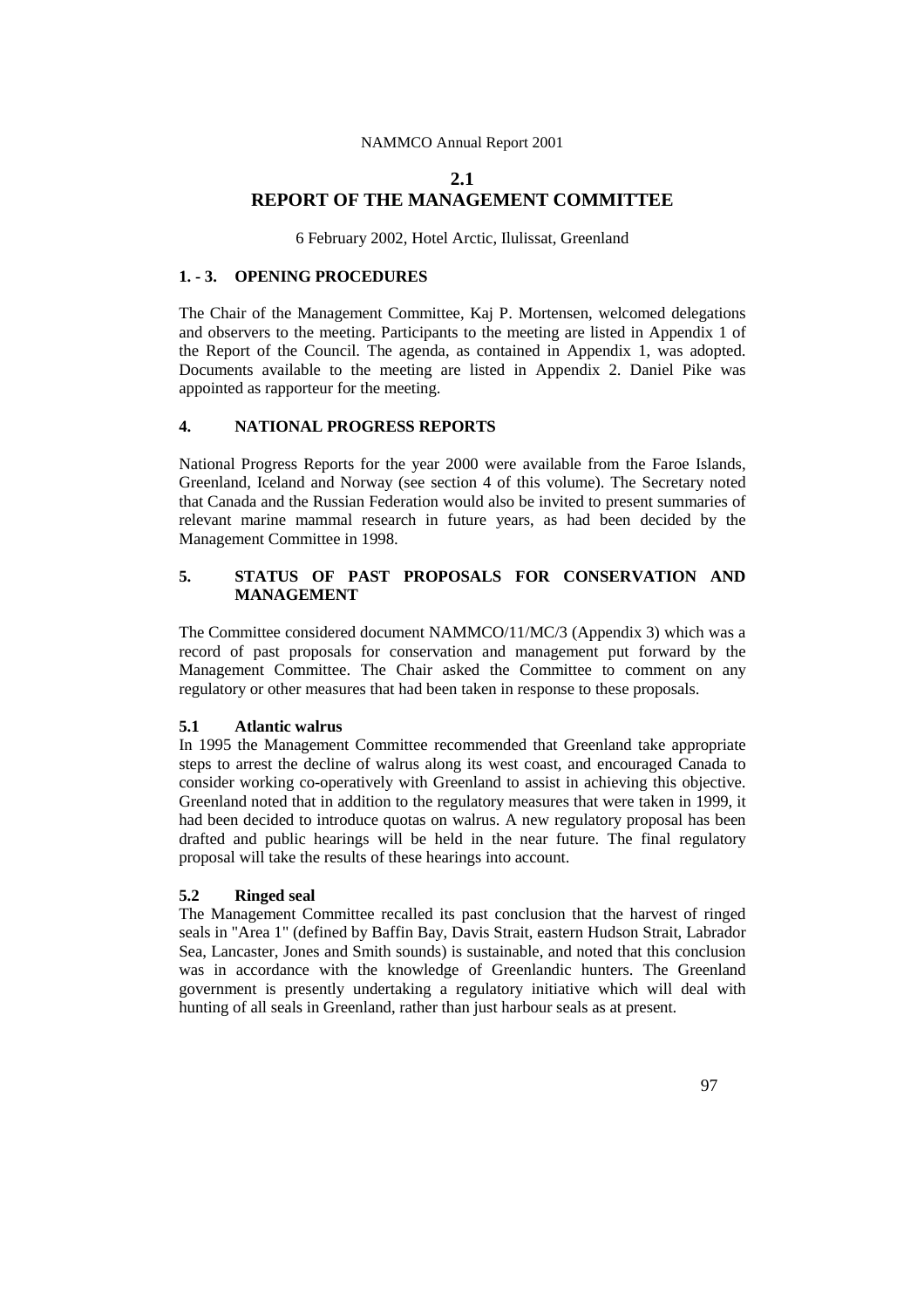#### **5.3 Harp seal**

### *5.3.1 Northwest Atlantic*

Greenland noted that this stock was shared with Canada and that the two countries hold regular bilateral discussions on management of this stock, including an exchange of information on harvest statistics, utilisation and stock assessment.

Canada brought to the attention of the Committee the recently completed Report of the Eminent Panel on Seal Management, which contains a full review of research and management of seals in Canada, with a primary focus on Northwest Atlantic harp and hooded seals. The Report is available at the following web site: http://www.dfompo.gc.ca/seal-phoque/reports/index.htm. Canada also noted that an abundance survey of the Northwest Atlantic harp seals had been completed in 1999, and that published results were now available.

Greenland commented that sustainable catches may be obtained at other catch levels than those that provide replacement yields.

## **5.4 Hooded seals**

## *5.4.1 Northwest Atlantic*

Greenland noted that this stock was shared with Canada and that the two countries hold regular bilateral discussions on management of this stock, including an exchange of information on harvest statistics, utilisation and stock assessment.

# *5.4.2 Greenland Sea*

While supporting the past conclusion of the Management Committee that catch levels for this stock are below replacement yield, Norway noted that the abundance estimate for this stock is dated and that it hoped that new information should soon be available from surveys planned for 2002.

#### **5.5 Northern bottlenose whales**

There were no comments under this item.

# **5.6 Long-finned pilot whales**

In 1997 the Management Committee concluded that the Faroese drive hunt of pilot whales is sustainable. There have been no changes in annual take, new abundance estimates or other information that warrant any change in this conclusion.

#### **5.7 Minke whales - Central North Atlantic**

There were no comments under this item.

## **5.8 Beluga - West Greenland**

The Management Committee noted its previous conclusion that a reduction in harvesting will be required to reverse the decline of the West Greenland beluga. Greenland informed the Committee that in November 2000 the government made a decision to introduce harvest quotas for beluga and narwhal. Public hearings on a draft regulatory proposal were held in spring 2001. The results of these hearings are being taken into account in the drafting of a revised regulatory proposal, and a final set of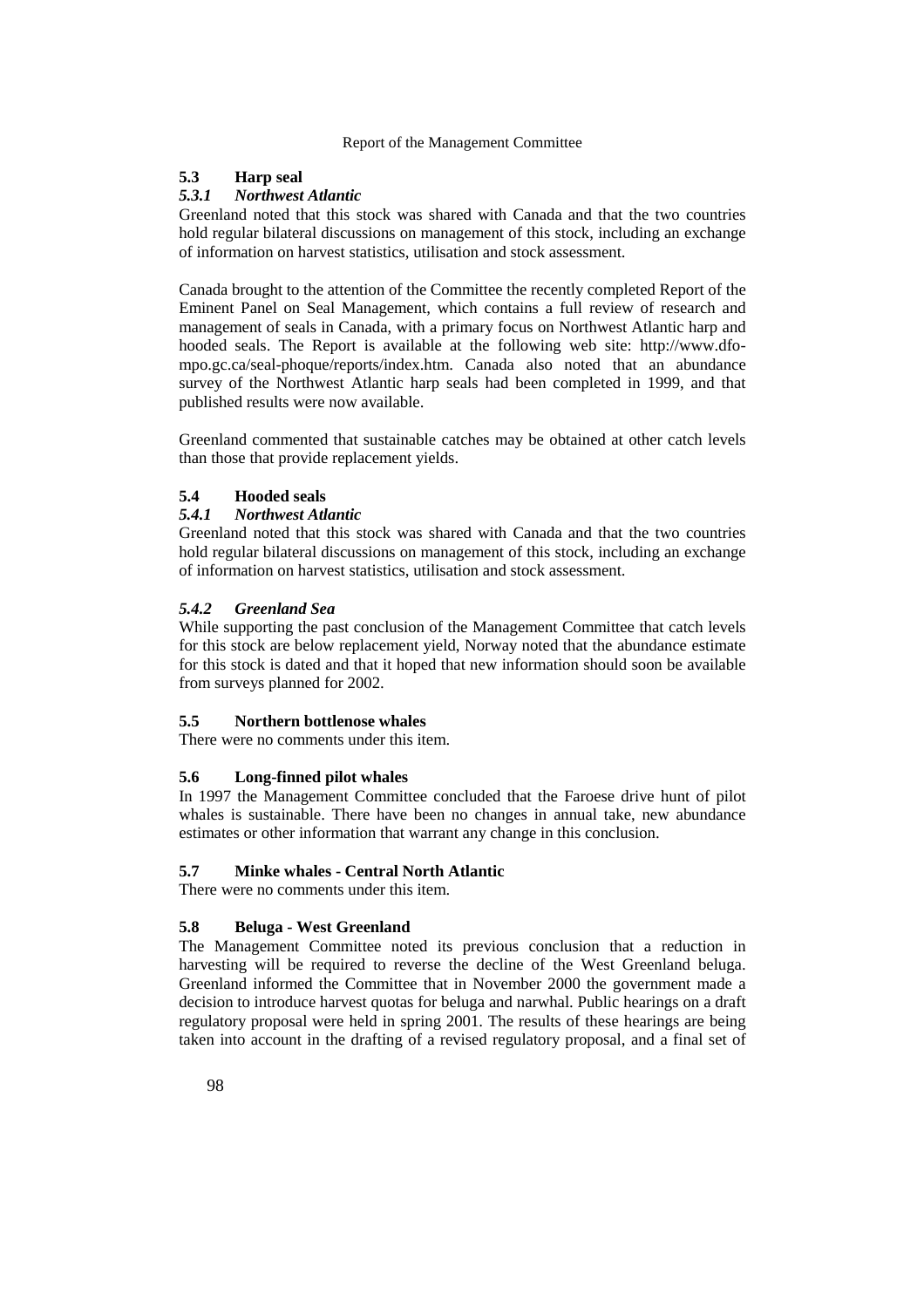regulations is expected to be introduced sometime in 2002. The Management Committee welcomed this information and commended Greenland for taking action on this difficult issue.

# **5.9 Narwhal - West Greenland**

The Management Committee noted its previous concern about the sustainability of harvests in some areas but recognised that assessments had not yet developed to the stage where firm conclusions could be reached. As for beluga, harvest quotas will be introduced for West Greenland narwhal in the near future. The Canada/Greenland Joint Commission on Narwhal and Beluga (JCNB) also has primary management authority for these stocks and the Management Committee reiterated its statements on this matter under 5.8 above.

# **5.10 Fin whales - East Greenland - Iceland stock area**

There were no comments under this item.

# **5.11 Incorporation of users' knowledge in the deliberations of the Scientific Committee**

The Management Committee had previously asked the Secretariat to proceed with a proposal by the Scientific Committee to use stock status reports as a starting point for discussions with resource users to incorporate their knowledge in advice to Council, and to use the stock status report on minke whales as a pilot project. However, in 2000 the Management Committee recommended that a proposal for a conference on incorporating user knowledge and scientific knowledge into management advice should proceed, and asked the Conference Advisory Group to plan this conference to evaluate whether and how the previous proposal for incorporating users knowledge into the Scientific Committee's deliberations could be incorporated into the conference. Progress on this matter therefore awaits further progress in planning the proposed conference.

Greenland informed the Committee that a person had been hired at the Greenland Institute of Natural Resources to deal with these issues, and that this employee is also on the Advisory Board of the Conference.

# **6. STATUS OF PAST REQUESTS TO THE SCIENTIFIC COMMITTEE**

The Chair drew the attention of the Committee to the updated summary of requests by the NAMMCO Council to the Scientific Committee, and responses by the Scientific Committee (Appendix 4).

In response to a query as to why the Scientific Committee had not responded to requests for advice on environmental issues, including radioactive and organochlorine contaminants (Appendix 4, 2.1 and 2.2), it was recalled that these requests had been forwarded directly to ICES and had never been on the agenda of the Scientific Committee.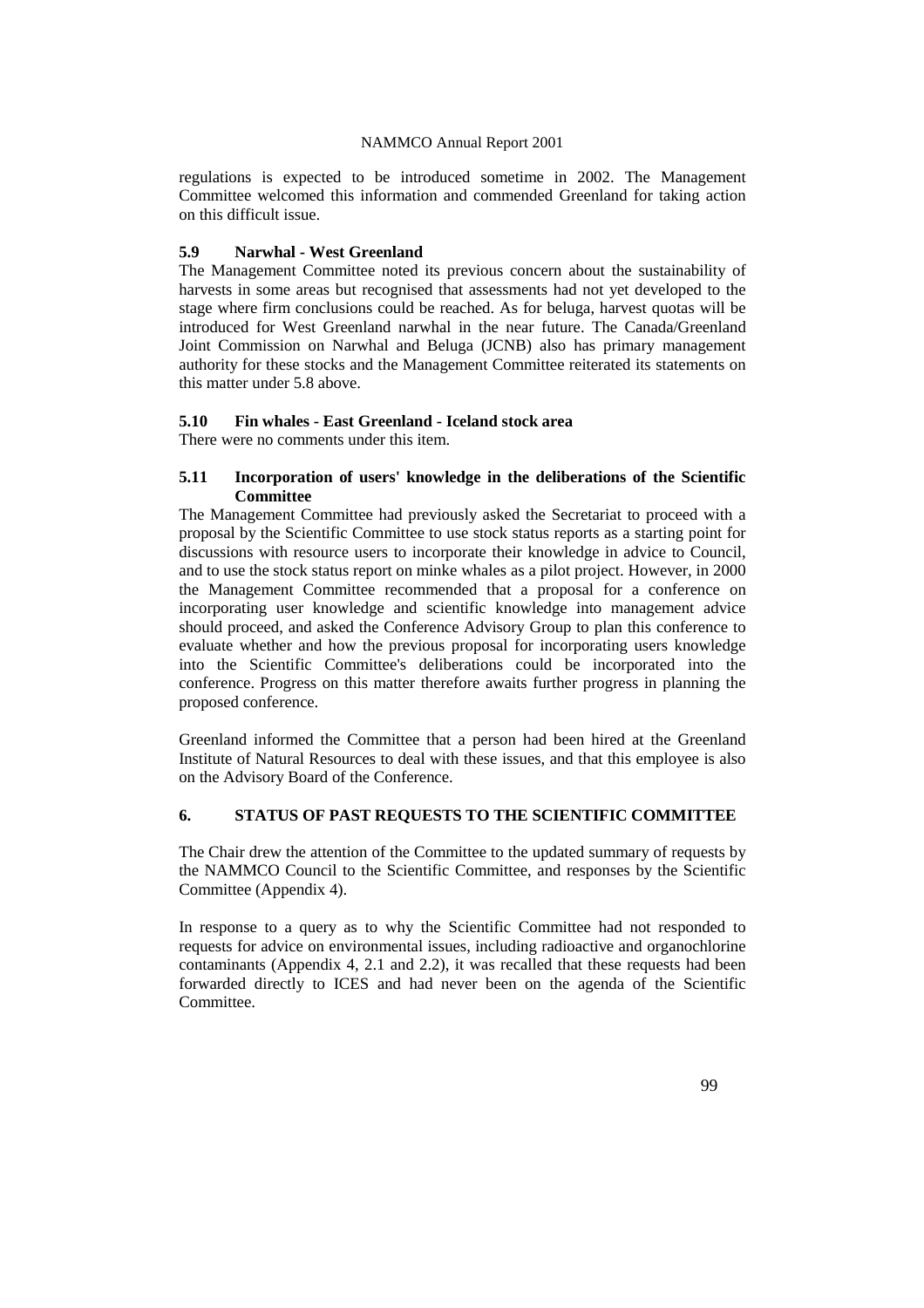# **7. NEW PROPOSALS FOR CONSERVATION AND MANAGEMENT, REQUESTS FOR ADVICE FROM THE SCIENTIFIC COMMITTEE AND RECOMMENDATIONS FOR SCIENTIFIC RESEARCH.**

# **7.1 Economic aspects of marine mammal - fisheries interactions**

# *7.1.1 New request for advice*

The Management Committee noted the conclusion of the Scientific Committee that the estimation and model uncertainties are such that the economic aspects of marine mammal-fishery interactions in candidate areas cannot be quantified without further work. The Management Committee therefore recommended that the Scientific Committee should hold a workshop on ecosystem models aiming for a better understanding of the ecological role of minke whales and harp and hooded seals in the North Atlantic, as proposed in the Scientific Committee report (page 165).

# *7.1.2 Recommendations for scientific research*

The Management Committee recommended the following, as priorities for future research in this area (not listed in order of priority):

- Distribution of prey species in space and time:
- Spatial and temporal distribution of the diet composition of harp and hooded seals;
- Diet composition of dolphins (white-beaked, white-sided and bottlenose dolphins);
- Field metabolic rate of harp and hooded seals;
- Temporal changes in energy density of prey species;
- Spatial and temporal distribution of the diet composition of minke whales in the Northeast Atlantic, Icelandic waters and further west;
- Consumption estimates synthesised within a modelling framework including full uncertainty evaluation.

# **7.2 Harp and hooded seals**

# *7.2.1 New request for advice*

The Management Committee recommended that the Scientific Committee regularly update the stock status of North Atlantic harp and hooded seal stocks as new information becomes available.

# **7.3 Beluga - West Greenland**

## *7.3.1 Proposal for conservation and management*

In 2000 the Management Committee accepted that the Canada/Greenland Joint Commission on Conservation and Management of Narwhal and Beluga (JCNB) would provide management advice for this stock, which is shared by Canada and Greenland. The Management Committee noted with pleasure that a joint meeting of the NAMMCO Scientific Working Group on the Population Status of North Atlantic Narwhal and Beluga and the JCNB Scientific Working Group had been held in May 2001, and recommended that this co-operation at the scientific level should continue. The Management Committee also reiterated its recommendation that closer links be developed between NAMMCO and the JCNB on this and other issues of mutual concern.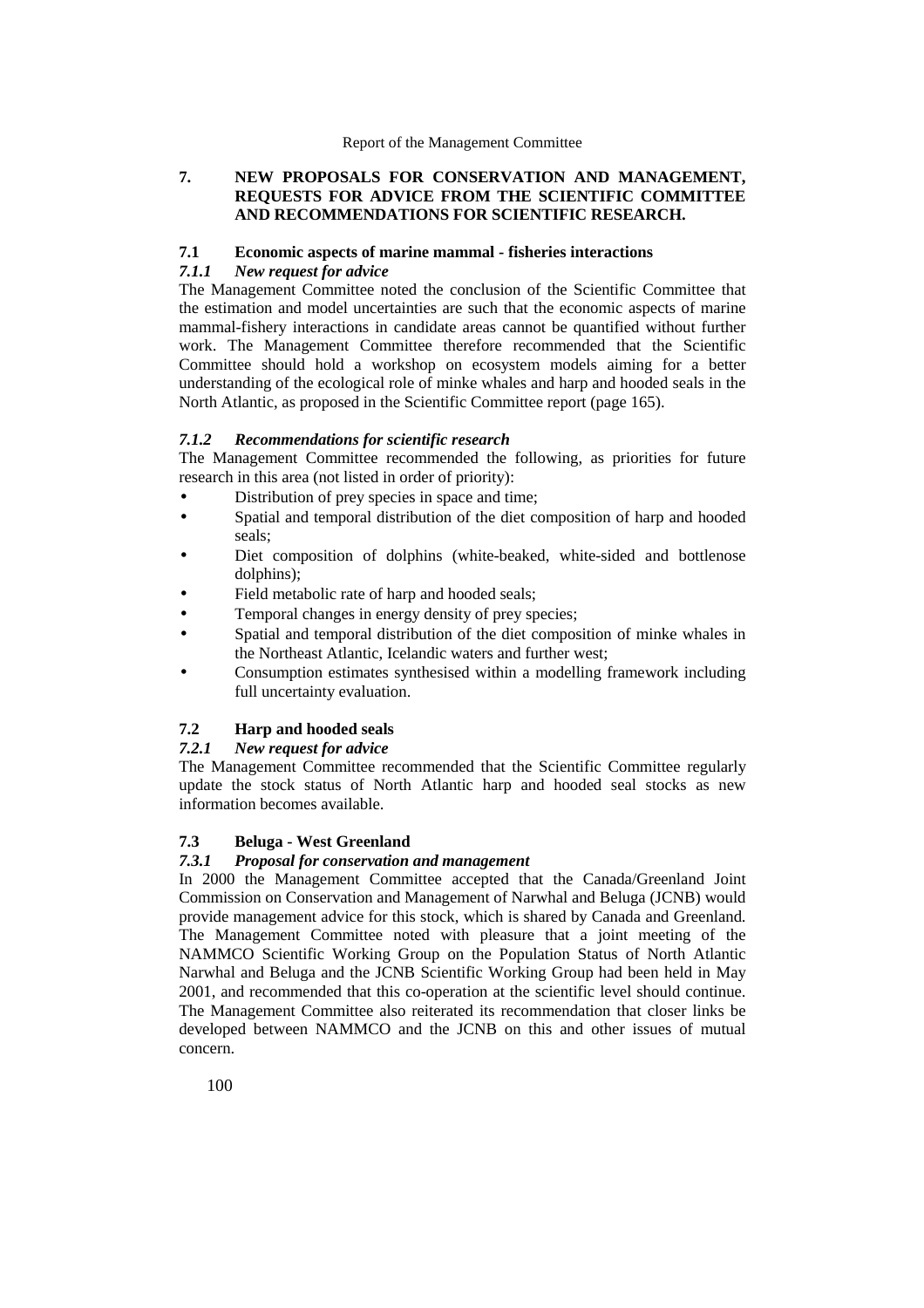# *7.3.2 Recommendations for scientific research*

The Management Committee supported the recommendations of the Scientific Committee for areas of future research:

- The highest priority is to conduct reliable surveys in West Greenland at regular intervals, with careful planning including local knowledge. The 2004 survey currently being planned would be an essential step;
- A series of focused discussions with hunters should be implemented, to review in greater detail their concerns about assumptions in the assessment models, and the values used for aspects of beluga biology, and to plan appropriate programs in response to their concerns;
- The re-analyses of the 1996 survey in the Canadian High Arctic should be completed, to evaluate whether or not the estimate of stock size is altered substantially from the estimate previously tabled;
- Co-operative programs with hunters, to improve the accuracy of reported landings and provide better data on killed-and-lost, should be continued and expanded to other communities where possible;
- Continue research on stock discrimination using contaminant and genetic study and satellite tagging.

# **7.4 Narwhal - West Greenland**

# *7.4.1 New request for advice*

The Management Committee recommended that the Scientific Committee should concentrate its assessment efforts on the West Greenland narwhal in the near term.

# *7.4.2 Recommendations for scientific research*

The Management Committee recommended the following areas for research:

- Abundance surveys of the Canadian summer aggregations. A team including technical experts and knowledgeable hunters should develop a comprehensive plan for a survey. Priority should be given to new surveys in areas known to support large abundance of narwhal, and areas where catches are concentrated;
- Satellite tagging and contaminants work should proceed on as wide a basis as feasible to help clarify stock structure and seasonal migration patterns;
- A series of focused discussions with hunters should be implemented, to review in greater detail their concerns about assumptions in the assessment models, and the values used for aspects of narwhal biology, and to plan appropriate programs in response to their concerns;
- Co-operative programs with hunters, to improve the accuracy of reported landings and provide better data on killed-and-lost, should be continued and expanded to other communities where possible.

# **7.5 Fin whales**

# *7.5.1 New request for advice*

The Management Committee clarified its previous request for advice on fin whales, asking that the Scientific Committee continue with its assessments of fin whale stocks in the areas of interest to NAMMCO countries with existing and new information on abundance and stock delineation as it becomes available.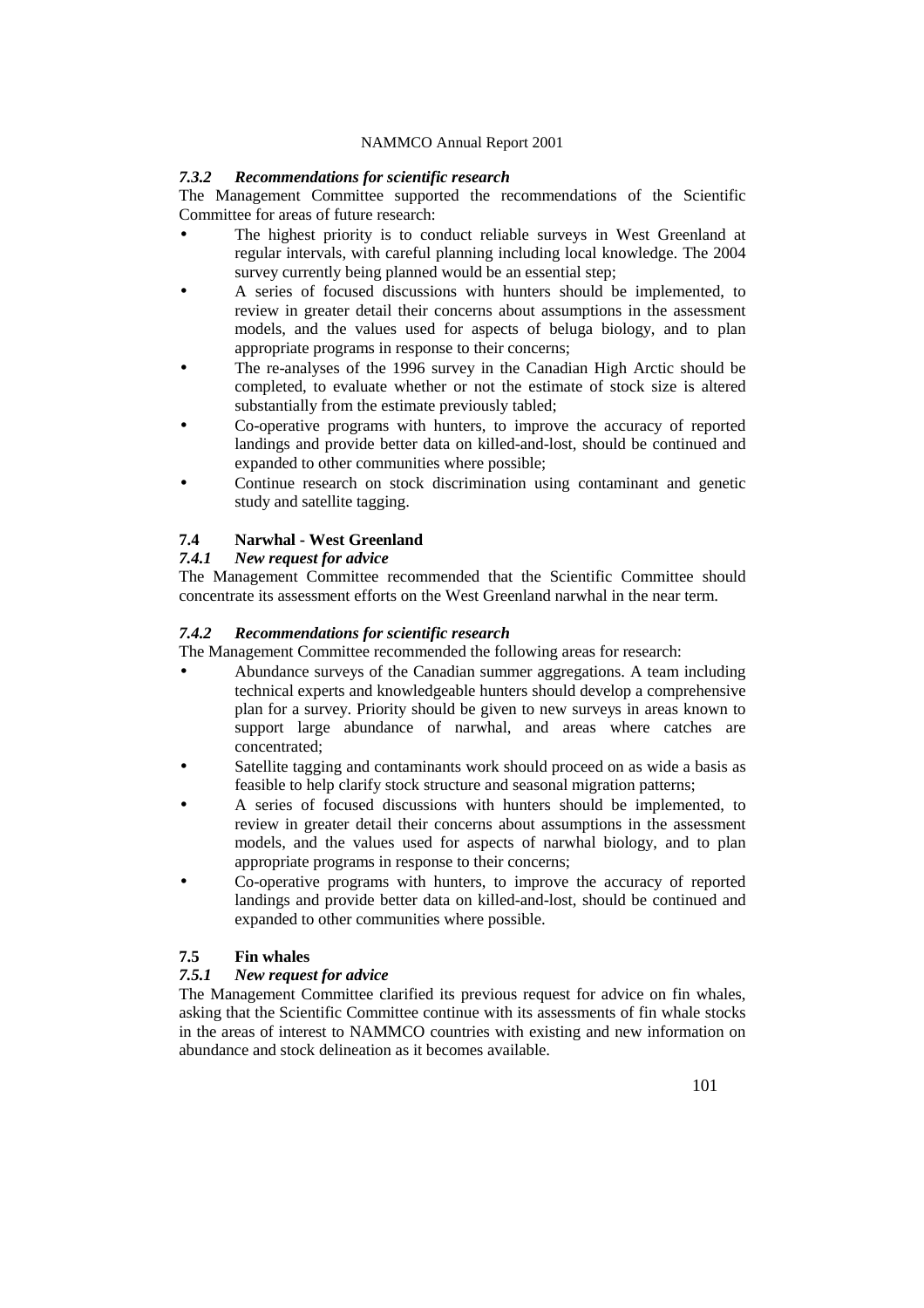## *7.5.2 Recommendation for scientific research*

The Management Committee recommended that a research program to address the technical problems of deploying satellite tags on large whales should be carried out. This could be done using a model species, such as killer or humpback whale that could be tagged relatively easily and perhaps relocated after the tag had failed. An alternative approach would be to apply multiple tags to single animals.

## **7.6 White-beaked, white-sided and bottlenose dolphins**

## *7.6.1 Recommendation for scientific research*

In reference to the need for information on diet noted under 7.1, the Management Committee recommended that member countries should make use of by-caught animals to provide samples for determining the diet of these species, when samples from directed takes are not available.

## **7.7 North Atlantic Sightings Surveys**

#### *7.7.1 New request for advice*

The Management Committee recommended that remaining abundance estimates from the NASS-95 and new estimates from the NASS-2001 surveys should be developed as soon as feasible, with the target species of the surveys being of highest priority. The Management Committee emphasised that this work should be published in a timely manner.

# **7.8 Others**

## *7.8.1 Minke whales*

#### *7.8.1.1 New request for advice*

The Management Committee recommended that the Scientific Committee should complete an assessment of Central Atlantic minke whales once new abundance estimates from NASS-2001 become available.

#### *7.8.2 Grey seals*

## *7.8.2.1 New request for advice*

The Management Committee noted that there has been a decline in the numbers of grey seals around Iceland, possibly due to harvesting at rates that are not sustainable. The Scientific Committee had previously provided advice in response to a request to review and assess abundance and stock levels of grey seals in the North Atlantic, with an emphasis on their role in the marine ecosystem in general, and their significance as a source of nematodal infestations in fish in particular (NAMMCO 1995). Given the apparent stock decline in Iceland, an apparent increase in Southwest Norway and in the United Kingdom, and the fact that this species interact with fisheries in three NAMMCO member countries, the Management Committee recommended that the Scientific Committee provide a new assessment of grey seal stocks throughout the North Atlantic.

# *7.8.3 Humpback whales*

#### *7.8.3.1 New request for advice*

The Management Committee noted the conclusions of the Scientific Committee that there was evidence of a rapidly increasing abundance of humpback whales around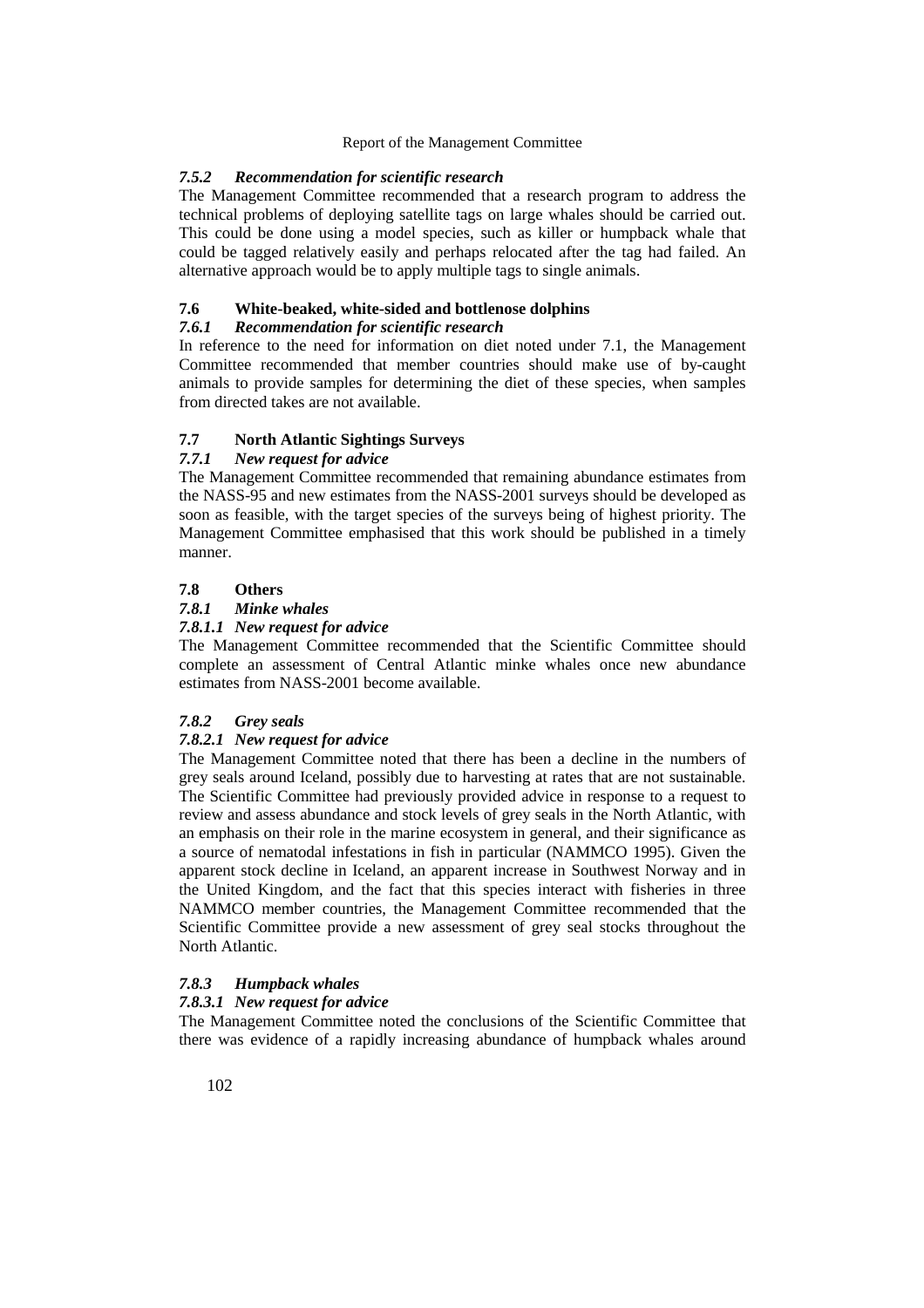Iceland, and recommended that the Scientific Committee complete abundance estimates for this species as a high priority. The Scientific Committee should also consider the results of the "Years of the North Atlantic Humpback" (YoNAH) project as it pertains to member countries in providing advice for this species.

## *7.8.4 Pilot whales*

# *7.8.4.1 Recommendation for scientific research*

The Management Committee recommended the continuation of the satellite tagging work on pilot whales initiated in the Faroe Islands in 2000.

# **8. REPORT OF THE WORKING GROUP ON BY-CATCH**

In the absence of Chair Arne Bjørge, Daniel Pike presented the Report of the Working Group on By-catch from their teleconference of 15 January 2002 (Section 2.2).

The Working Group discussed an initiative of the European Union to monitor cetacean by-catch in their fisheries. Reporting of cetacean by-catch through logbooks will become mandatory in the European Union for vessels greater than 10 m in length by 2002 and an observer program may supplement this. The European Union will use the Potential Biological Removal Level method to identify acceptable by-catch limits. In several European countries, methods for by-catch reduction are currently being tested, and have been implemented with considerable success in Denmark.

In considering the progress of NAMMCO member countries in monitoring marine mammal by-catch, the Working Group found that some progress has been made in implementing functional logbook reporting in all member countries. However the procedures had not yet reached a stage where an evaluation of their effectiveness could be conducted. The format of the National Progress Reports has been modified to incorporate the reporting of by-catch to NAMMCO, and member countries have begun to utilise the revised format to report by-catch. The Working Group recommended some changes to the format, which would facilitate a future evaluation of by-catch monitoring in member countries.

The Management Committee supported the recommendations of the Working Group, as follows:

- NAMMCO member countries are encouraged to report their by-catch to NAMMCO through the new National Progress Report format. Reports should discriminate between no by-catch, and an apparent lack of by-catch because of inadequate monitoring.
- The format of the National Progress Reports should be modified to include a brief explanation of how by-catch information was collected. The explanation should include the methodology used (e.g. log book, observers, questionnaires), the fisheries covered and the extent of the coverage by fishery, and should be adequate for a future evaluation of by-catch monitoring procedures by the Scientific Committee and/or the Working Group. The Secretariat is requested to proceed with these modifications.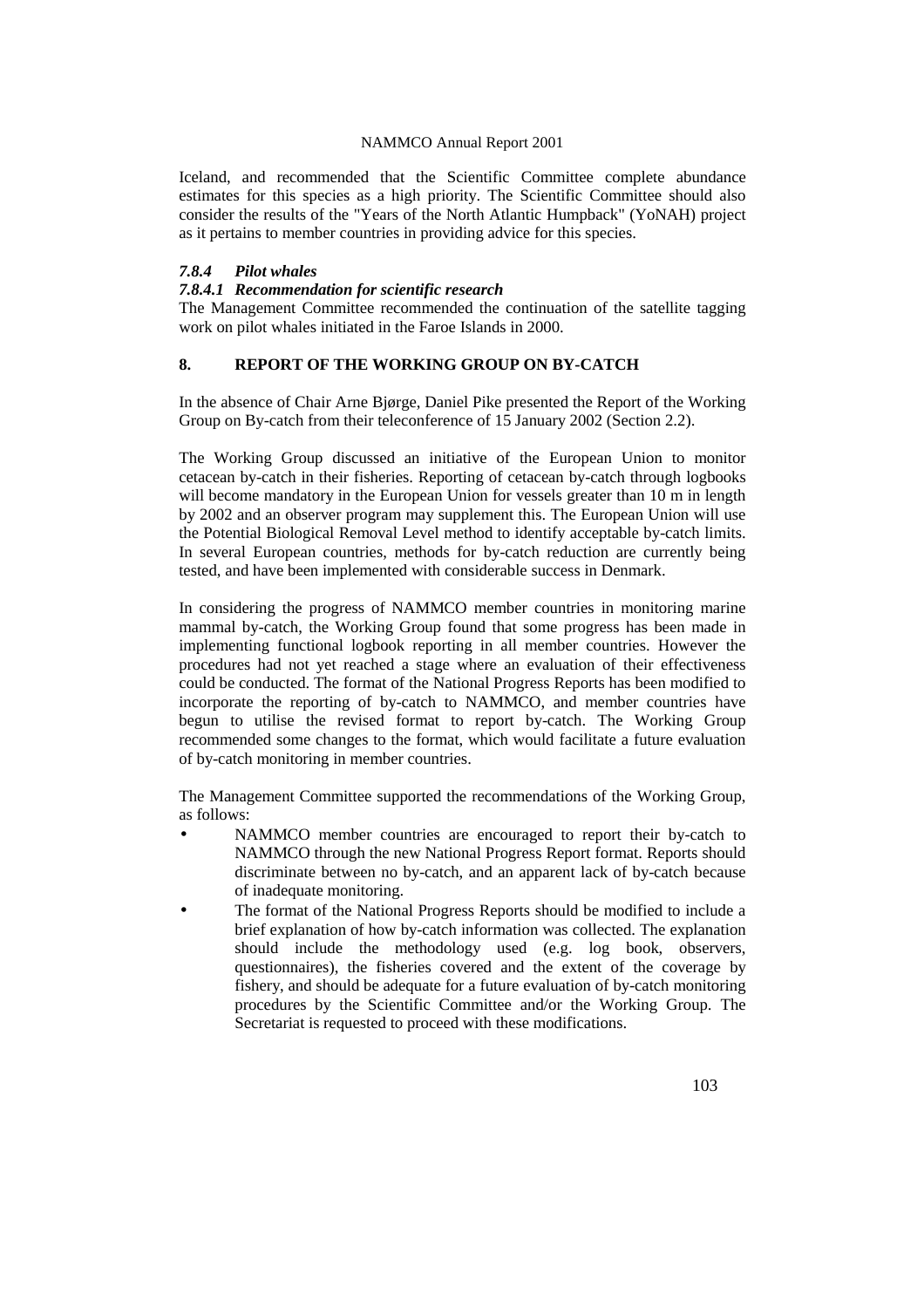• Norway should continue to report on the "European Initiative" in by-catch monitoring and reduction to NAMMCO through the Working Group, and other members should report developments in this regard from other areas.

# **9. REPORT OF THE** *AD HOC* **COMMITTEE ON INSPECTION AND OBSERVATION**

The Chair of the *ad hoc* Committee on Inspection and Observation, Egil Ole Øen, presented the report from the telephone meeting held on 11 January 2002 (Section 2.3). At its last meeting (Sandefjord September 2000) the Management Committee asked the *ad hoc* Committee to draft a proposal for its own terms of reference.

The *ad hoc* Committee presented its proposal for Terms of Reference to the Management Committee for approval:

- The Committee shall function as a standing review body to monitor the implementation of the Observation Scheme and provide recommendations for improvement.
- The Committee shall upon request from the Secretariat provide advice on the Observation Scheme.
- The Committee shall report annually to the Management Committee.

The Management Committee noted that the Terms of Reference would be open for future adjustments and additions.

The *ad hoc* Committee had, upon request from the Secretariat, reviewed the Secretariat report on the Observation Scheme for 2001 and recommended that actions taken by the Secretariat in cases of violations or infringements are included in the Observation Scheme report to the Management Committee. The Committee reiterated its recommendations from 2000 that local authorities and relevant personnel are informed about the NAMMCO Observation Scheme, and reviewed steps taken by the member countries in this regard. The Committee appealed to the member countries to adhere to the deadlines for implementing the Scheme.

The Management Committee adopted the terms of reference, and formally constituted the Committee on the Inspection Scheme. It was noted that the Finance and Administration Committee would continue to deal with the financial issues of the Scheme.

# **10. IMPLEMENTATION OF THE JOINT NAMMCO CONTROL SCHEME**

## **10.1 NAMMCO International Observation Scheme 2001**

The Chair referred to the Report of the NAMMCO International Observation Scheme under the Joint Control Scheme for the Hunting of Marine Mammals, prepared by the Secretariat. The Secretary presented the report to the Management Committee.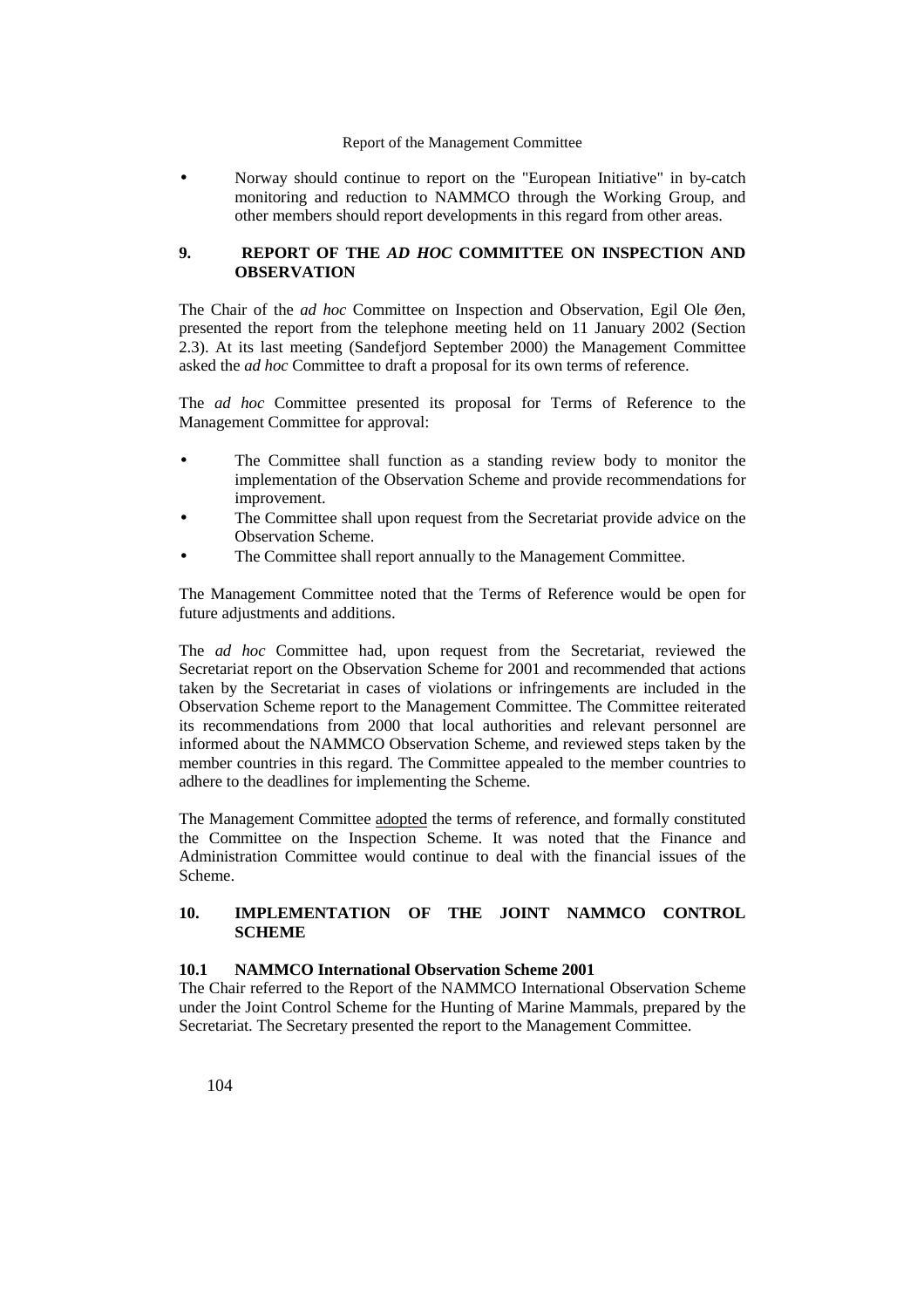The Management Committee noted that the member countries expressed satisfaction with the implementation of the Scheme.

The Management Committee noted the recommendation repeated from last year that the NAMMCO member countries should provide the Secretariat with names of contacts for the observers.

The Secretary reported on one violation of the Scheme in the Norwegian whale hunt. The NAMMCO observer had been unable to fulfil his duties when he was denied access to one of the whaling vessels, to its logbooks, the catch report and the catch itself. It was noted that while this is in violation with Article B.2.2 of the NAMMCO Scheme, no specific infractions were reported by the National Inspector. The Management Committee noted that Norway had responded by requesting a report of the incident from the whaling captain in question, and by presenting him with a written warning. The Management Committee agreed to the request by Norway that the captain's report is reflected in the report from the Secretariat, and that this would be the practice in future incidents.

The Secretary reported that the NAMMCO Observer in Greenland had noted that the equipment used in whaling activities did not adhere to the current regulations, but that the equipment nevertheless was satisfactory for the job it was designed to do. The Management Committee noted Greenland's response that the described equipment is acceptable in whale hunting, and that the Greenlandic authorities would change the regulations to legalise this type of equipment.

The Management Committee recommended that the Secretariat ensures anonymity of vessels and individuals in future reports.

In 2001 the Secretariat had to delay the observation activities because some of the countries were too late in providing the names of their nominees. The Management noted that this has been a recurring problem and asked member countries to adhere to the deadlines for implementing the Scheme.

## **10.2 NAMMCO International Observation Scheme 2002**

The Management Committee noted that the Secretariat are exploring the possibility of carrying out observations on board Norwegian whaling vessels, and thereby expand on the experiences with the Observation Scheme. It was noted that it might be necessary to allocate all the funds to this type of observation activity. The Management Committee noted, however, that finances permitting observations would also be planned for the pilot whale hunting in the Faroe Islands.

The Management Committee noted that Norway welcomed the on board observations. It was further noted that because all Norwegian vessels carry National Inspectors, only a few of the whaling vessels could accommodate an additional passenger. The Management Committee noted that such observation plans would not lead to additional costs, but would be carried out within the current budgetary constraints.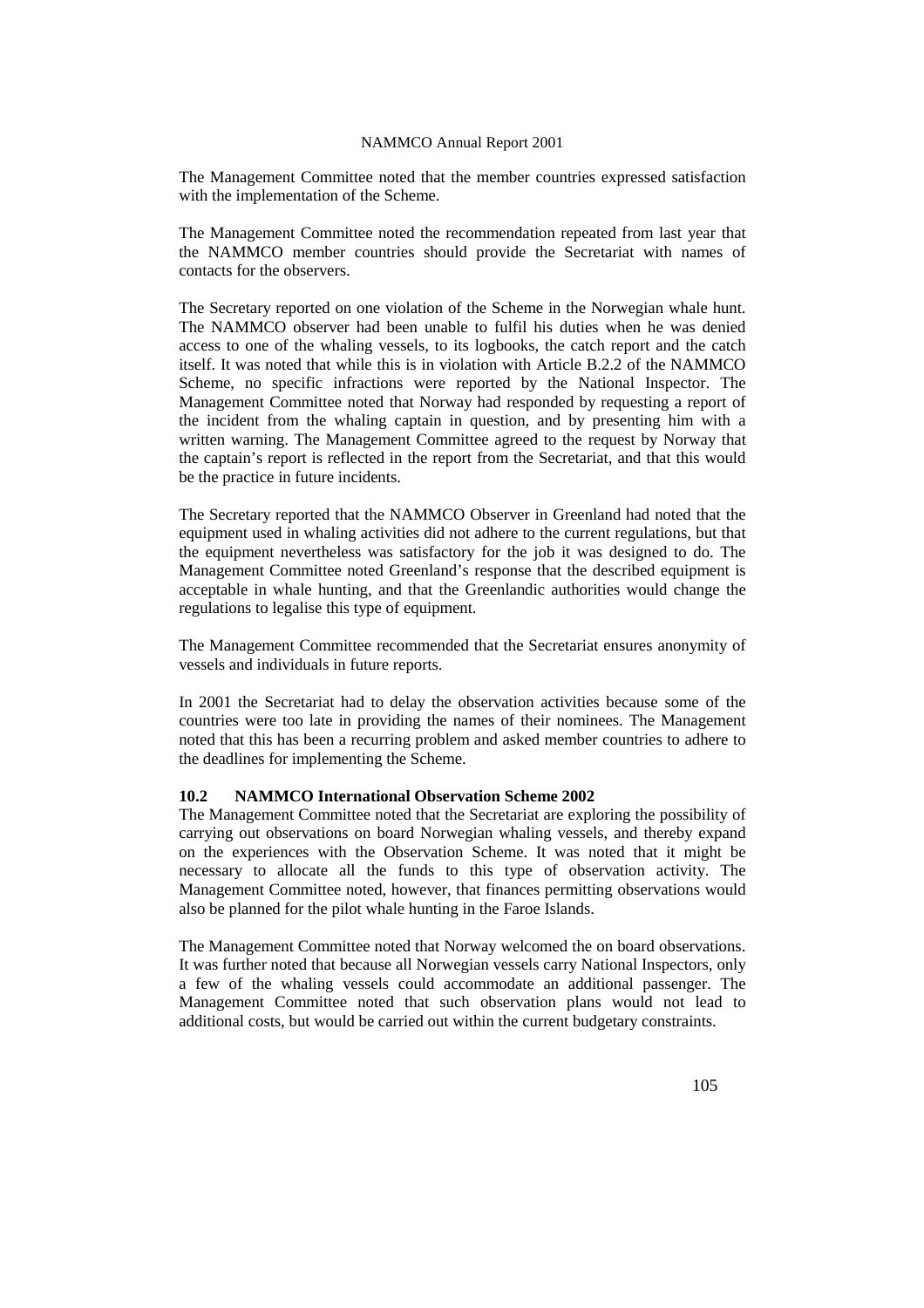# **11. ELECTION OF OFFICERS**

## **11.1 Election of Chair**

Kaj P. Mortensen (Faroe Islands) was re-elected as Chair.

# **11.2 Election of vice-Chair**

Johán Williams (Norway) was elected as vice-Chair.

# **12. ANY OTHER BUSINESS**

There was no other business.

# **13. ADOPTION OF REPORT**

A draft report of the meeting, containing all matters of substance agreed by the Management Committee, was reviewed and approved.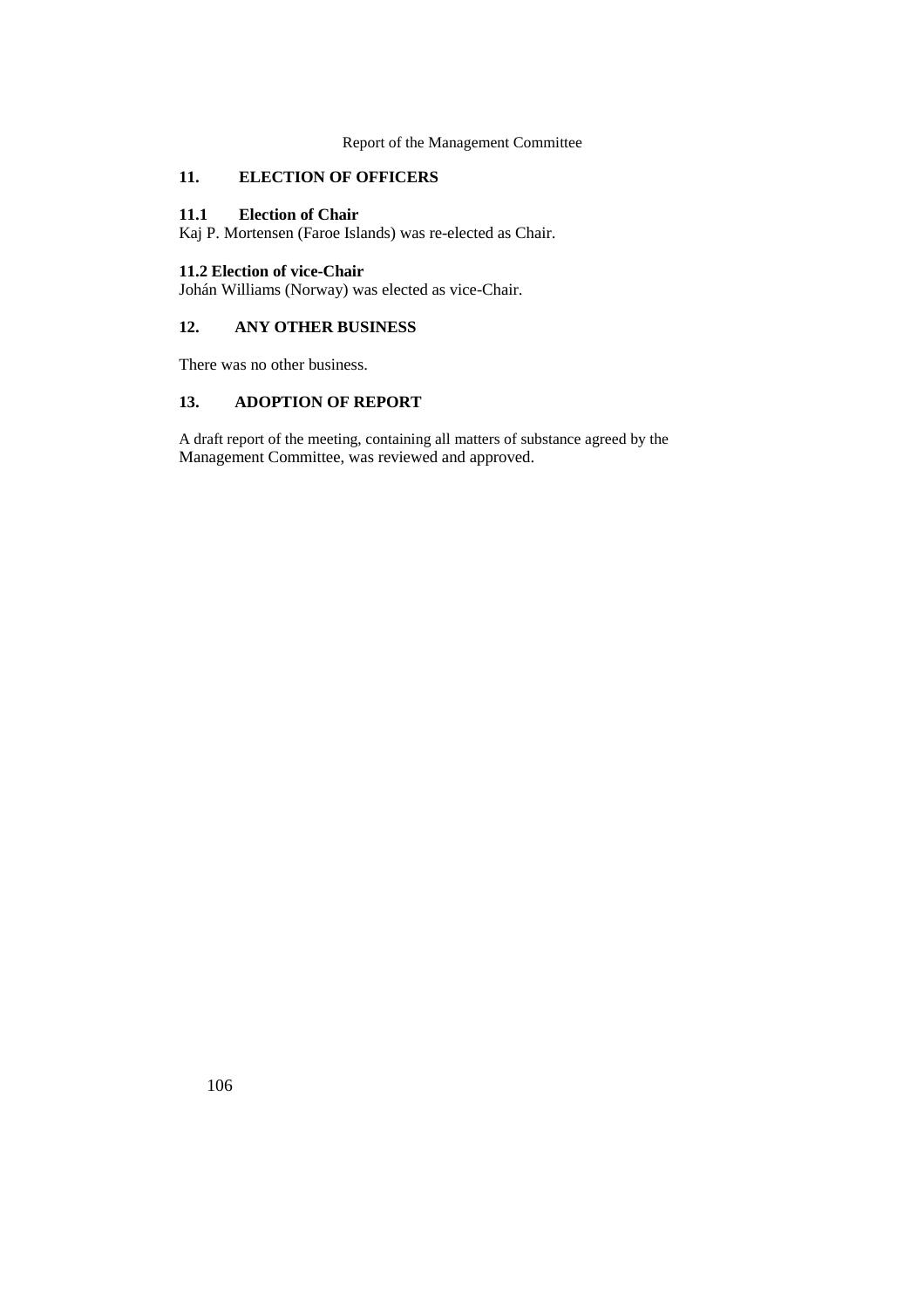Appendix 1

# **AGENDA**

- 1. Chair's opening remarks
- 2. Adoption of agenda
- 3. Appointment of rapporteur
- 4. National Progress Reports
- 5. Status of past proposals for conservation and management
	- 5.1 Atlantic walrus
	- 5.2 Ringed seal
	- 5.3 Harp seal
		- 5.3.1 Northwest Atlantic
		- 5.3.2 White/Barents Sea
		- 5.3.3 Greenland Sea
	- 5.4 Hooded seal<br>5.4.1 Nor
		- Northwest Atlantic
		- 5.4.2 Greenland Sea
	- 5.5 Northern bottlenose whales
	- 5.6 Long-finned pilot whales
	- 5.7 Minke whales Central North Atlantic
	- 5.8 Beluga West Greenland
	- 5.9 Narwhal West Greenland
	- 5.10 Fin whales East Greenland Iceland stock area
	- 5.11 Incorporation of users' knowledge in the deliberations of the Scientific Committee
- 6. Status of past requests to the Scientific Committee
- 7. New proposals for conservation and management, requests for advice from the Scientific Committee and recommendations for scientific research.
	- 7.1 Economic aspects of marine mammal fisheries interactions
		- 7.1.1 Proposals for conservation and management
		- 7.1.2 New requests for advice<br>7.1.3 Recommendations for sc
		- Recommendations for scientific research
	- 7.2 Harp and hooded seals
		- 7.2.1 Proposals for conservation and management
		- 7.2.2 New requests for advice
		- 7.2.3 Recommendations for scientific research
	- 7.3 Harbour porpoise
		- 7.3.1 Proposals for conservation and management
		- 7.3.2 New requests for advice
		- 7.3.3 Recommendations for scientific research
	- 7.4 Beluga West Greenland
		- 7.4.1 Proposals for conservation and management
		- 7.4.2 New requests for advice
		- 7.4.3 Recommendations for scientific research
	- 7.5 Narwhal West Greenland
		- 7.5.1 Proposals for conservation and management
		- 7.5.2 New requests for advice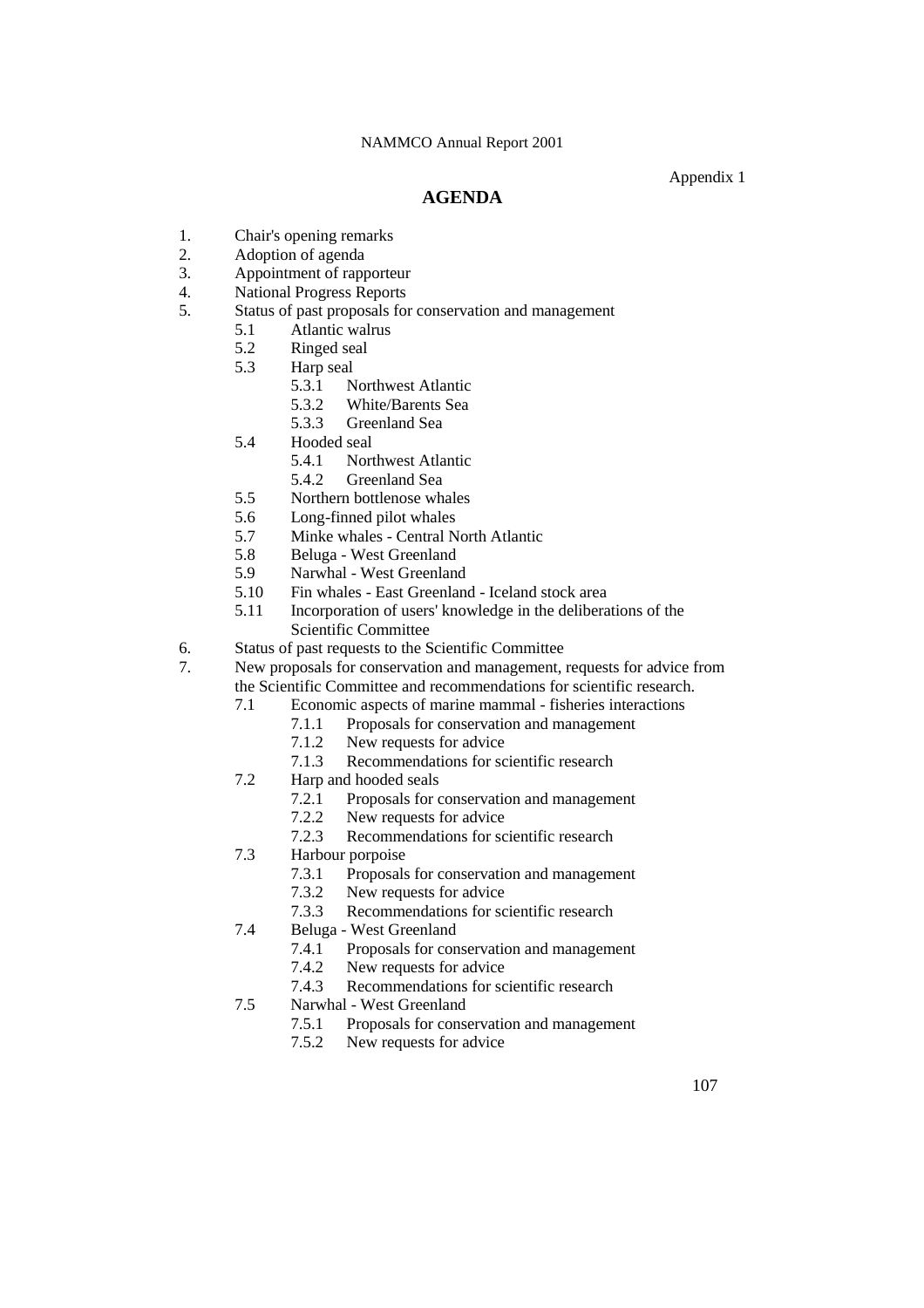- 7.5.3 Recommendations for scientific research
- 7.6 Fin whales
	- 7.6.1 Proposals for conservation and management
	- 7.6.2 New requests for advice
	- 7.6.3 Recommendations for scientific research
- 7.7 White-beaked, white-sided and bottlenose dolphins
	- 7.7.1 Proposals for conservation and management
		- 7.7.2 New requests for advice
	- 7.7.3 Recommendations for scientific research
- 7.8 North Atlantic Sightings Surveys
	- 7.8.1 Proposals for conservation and management
	- 7.8.2 New requests for advice
	- 7.8.3 Recommendations for scientific research **Others**
- 8. Report of the Working Group on By-catch
- 9. Report of the a*d hoc* Committee on Inspection and Observation
- 10. Implementation of the Joint NAMMCO Control Scheme
	- 10.1 NAMMCO International Observation Scheme 2001
	- 10.2 NAMMCO International Observation Scheme 2002 Other matters
- 11. Election of Officers
	- 11.1 Election of Chair
	- 11.2 Election of Vice-Chair
- 12. Any other business
- 13. Adoption of report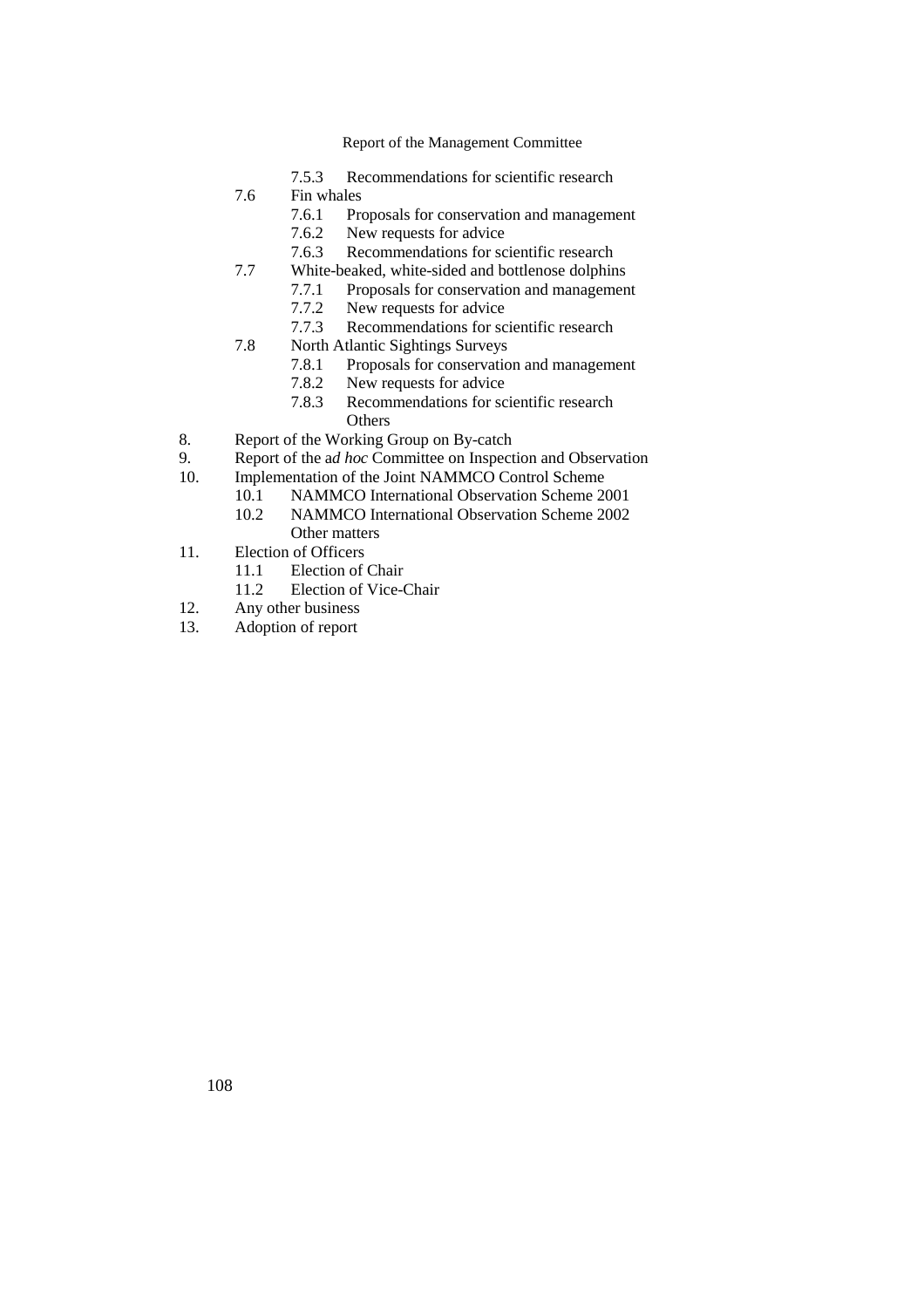Appendix 2

# **LIST OF DOCUMENTS**

| NAMMCO/11/MC/1                   | List of documents                                                                                                  |
|----------------------------------|--------------------------------------------------------------------------------------------------------------------|
| NAMMCO/11/MC/2                   | Agenda                                                                                                             |
| NAMMCO/11/MC/3                   | List of proposals for conservation and management<br>(up to and including NAMMCO/10)                               |
| NAMMCO/11/MC/4                   | Summary of requests by NAMMCO Council to the<br>Scientific Committee, and responses by the<br>Scientific Committee |
| NAMMCO/11/MC/5                   | Report of the <i>ad hoc</i> committee on inspection and<br>observation                                             |
| NAMMCO/11/MC/6                   | Report of the NAMMCO International Observation<br>Scheme 2001                                                      |
| NAMMCO/11/MC/7                   | Report of the Management Working Group on By-<br>catch                                                             |
| <b>National Progress Reports</b> |                                                                                                                    |
| NAMMCO/SC/9/NPR-F                | Faroe Islands - Progress Report on Marine Mammal<br>Research in 2000                                               |
| NAMMCO/SC/9/NPR-G                | Greenland - Progress Report on Marine Mammal<br>Research in 2000                                                   |
| NAMMCO/SC/9/NPR-I                | <b>Iceland - Progress Report on Marine Mammal</b><br>Research in 2000                                              |
| NAMMCO/SC/9/NPR-N                | Norway - Progress Report on Marine Mammal<br>Research in 2000                                                      |
| Council documents                |                                                                                                                    |
| NAMMCO/11/6                      | Report of the Scientific Committee,                                                                                |

9 - 12 October 2001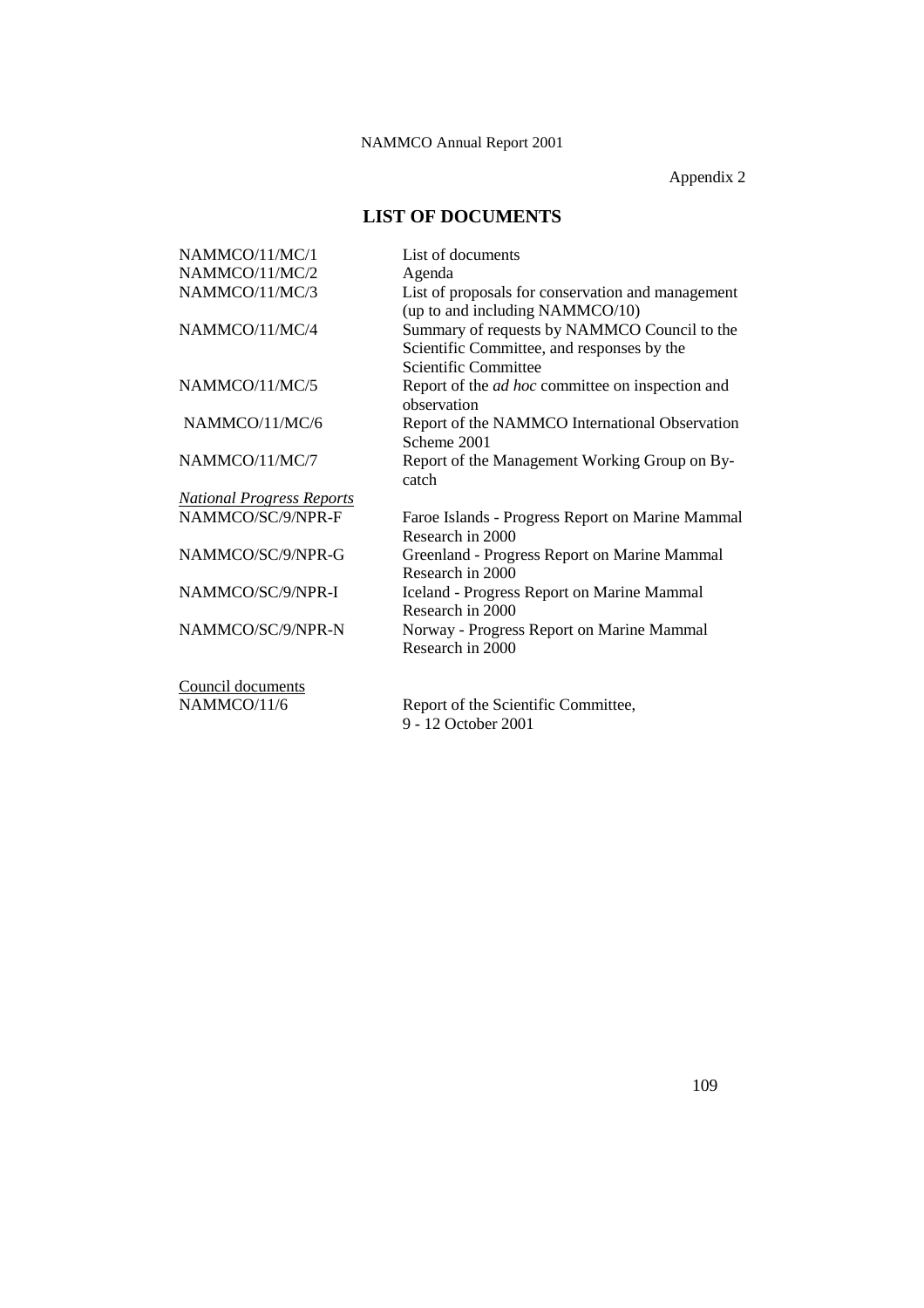Appendix 3

# **LIST OF PAST PROPOSALS FOR CONSERVATION AND MANAGEMENT**

(Up to and including NAMMCO/11 - 2002)

#### **PINNIPEDS**

#### **Atlantic walruses**

The Management Committee examined the advice of the Scientific Committee on Atlantic Walrus and noted the apparent decline which the Scientific Committee identified in respect to "functional" stocks of walrus of Central West Greenland and Baffin Bay.

While recognising the over all priority of further work to clarify and confirm the delineation and abundance of walrus stocks in the North Atlantic area, the Management Committee recommends that Greenland take appropriate steps to arrest the decline of walrus along its west coast.

Taking into account the views of the Scientific Committee that the Baffin Bay walrus stock is jointly shared with Canada and that the West Greenland stock might be shared, the Management Committee encourages Canada to consider working cooperatively with Greenland to assist in the achievement of these objectives (*NAMMCO Annual Report 1995*: 49).

### **Ringed seals**

The Management Committee noted the conclusions of the Scientific Committee on the assessment of ringed seals in the North Atlantic, which had been carried out through the Scientific Committee Working Group on Ringed Seals. In particular, the Management Committee noted that three geographical areas had been identified for assessing the status of ringed seals, and that abundance estimates were only available for Area 1 (defined by Baffin Bay, Davis Strait, eastern Hudson Strait, Labrador Sea, Lancaster, Jones and Smith sounds - see *NAMMCO Annual Report 1996*:149 (Fig.1)).

While recognising the necessity for further monitoring of ringed seal removals in Area 1, the Management Committee endorsed the Scientific Committee's conclusions that present removals of ringed seals in Area 1 can be considered sustainable (*NAMMCO Annual Report 1996*: 81).

#### **Harp seals in the Northwest Atlantic** *Northwest Atlantic*

The Management Committee noted that a new abundance estimate for Northwest Atlantic harps seals of 4.8 million was available, based on a pup production estimate for 1994 of 702,900. The Management Committee also noted the conclusion that the Northwest Atlantic population of harp seals has been growing at a rate of 5% per year since 1990, and that the 1996 population was estimated to be 5.1 million, with a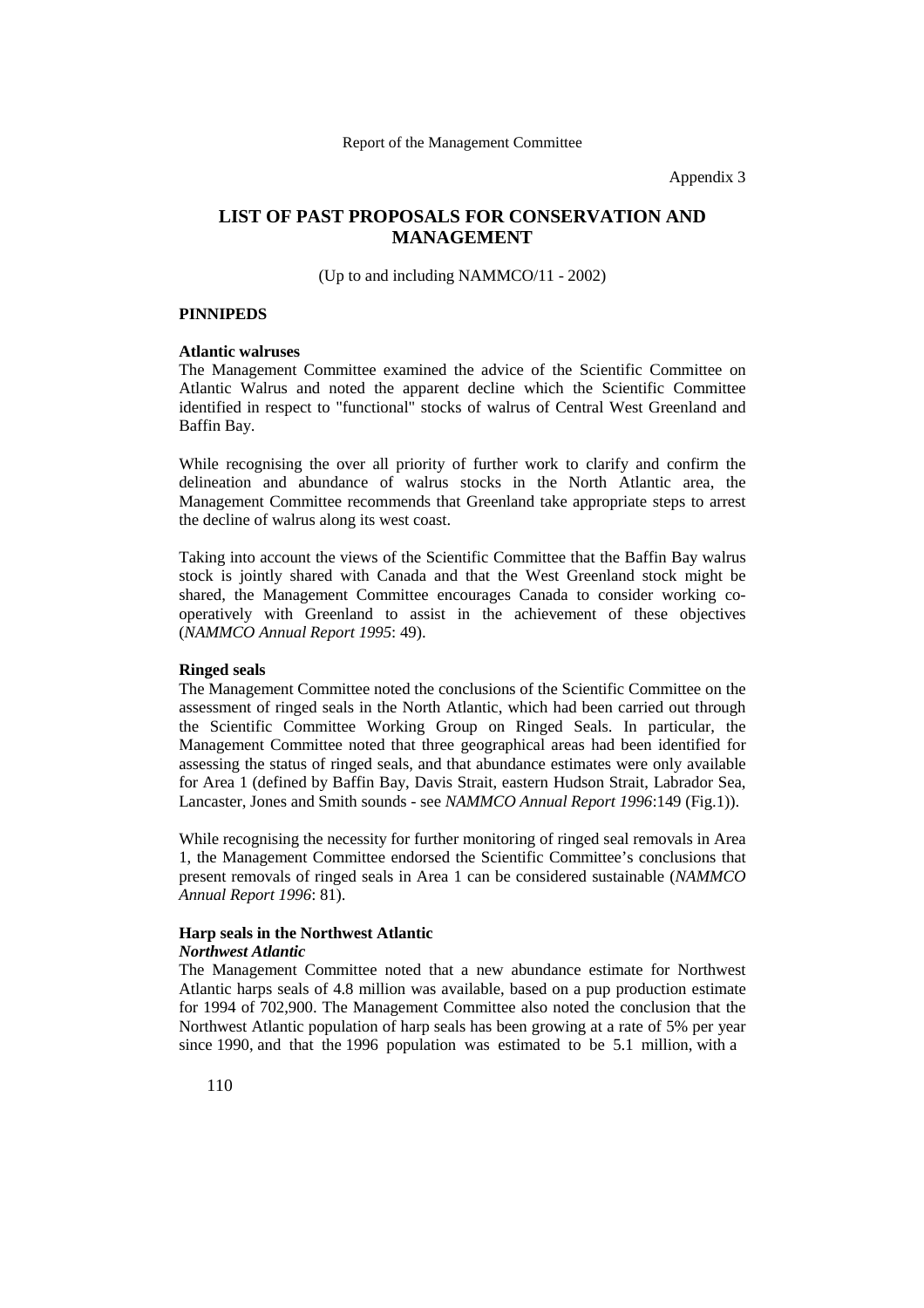calculated replacement yield of 287,000.

The Management Committee concluded that catch levels of harp seals in Greenland and Canada from 1990 to 1995 were well below the calculated replacement yields in this period (*NAMMCO Annual Report 1996*: 81).

The Management Committee noted that combined estimated catches of harp seals in Canada and Greenland are in the order of 300,000 and that these catches are near or at, the established replacement yields (NAMMCO *Annual Report 1998: 22).*

#### *White/Barents Sea*

The Management Committee noted the stock status and catch options presented by the Scientific Committee, and concluded that the catch level in 1998 was well below the calculated replacement yield. Catches at the same level in the future may result in population increase. From a resource management point of view, future quota levels approaching the replacement yield are advised. *(NAMMCO Annual Report 1999:86)*

#### *Greenland Sea*

The Management Committee noted the stock status and catch options presented by the Scientific Committee, and concluded that the catch level in 1998 was well below the calculated replacement yield. Catches at the same level in the future may result in population increase. From a resource management point of view, future quota levels approaching the replacement yield are advised. *(NAMMCO Annual Report 1999:86)*

#### **Hooded seals**

#### *Northwest Atlantic*

Noting the Scientific Committee's review of available analyses of hooded seal pup production, which recognised that calculations are dependent on the particular rate of pup mortality used, as well as the harvest regimes, the Management Committee concluded that present catches of hooded seals in the Northwest Atlantic (1990-1995) were below the estimated replacement yields of 22,900 calculated for a harvest of pups only, and 11,800 calculated for a harvest of 1-year and older animals only (*NAMMCO Annual Report 1996*: 81-82).

The Management Committee noted that the total catch of hooded seals in the Northwest Atlantic in 1996 slightly exceeded the replacement yield while in 1997 the total number of seals taken was much lower (*NAMMCO Annual Report 1998: 23*).

## *Greenland Sea*

The Management Committee noted the stock status and catch options presented by the Scientific Committee, and concluded that the catch level in 1998 was well below the calculated replacement yield. Catches at the same level in the future may result in population increase. From a resource management point of view, future quota levels approaching the replacement yield are advised (*NAMMCO Annual Report 1999:86*).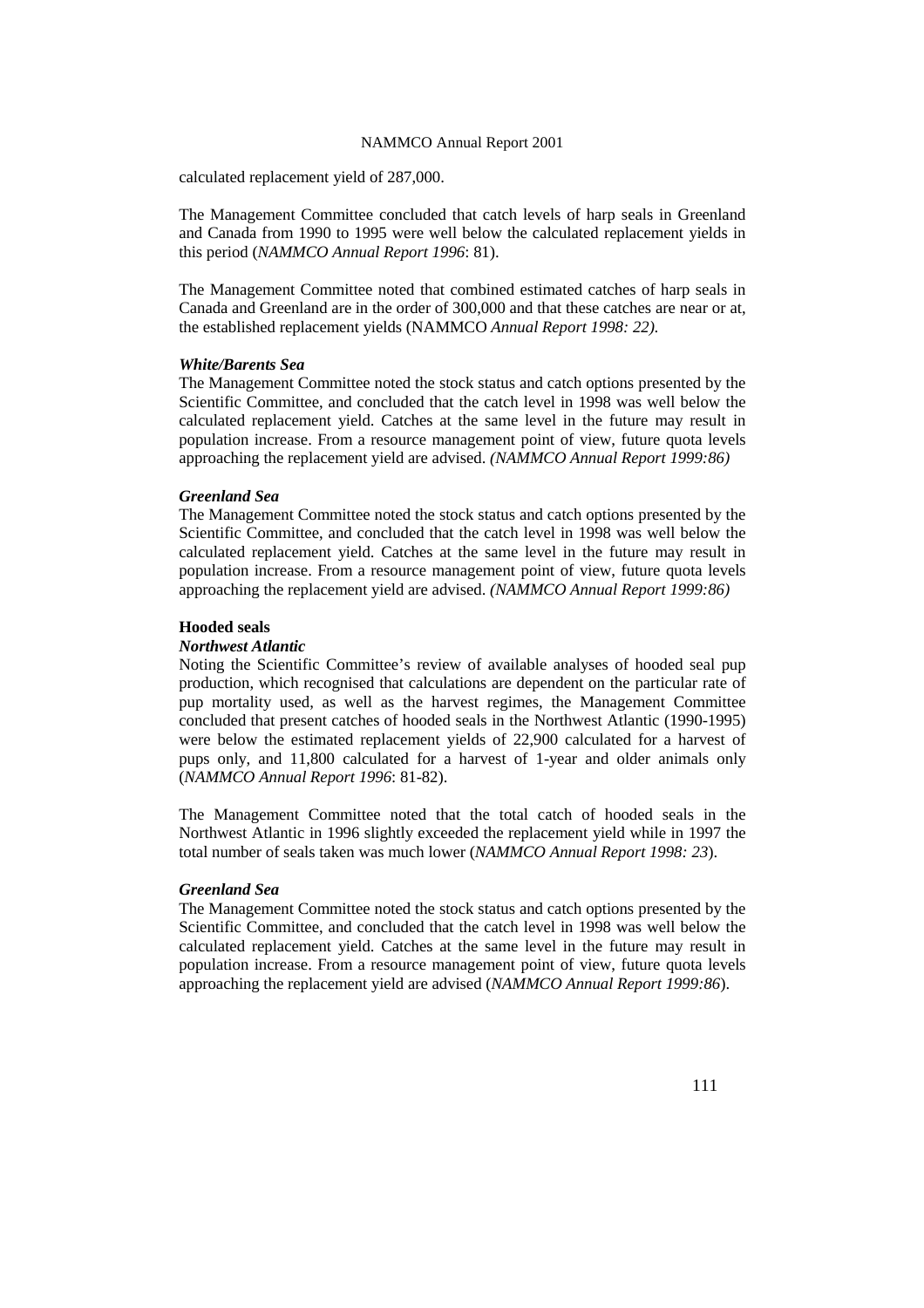## **CETACEANS**

#### **Northern bottlenose whales**

The Management Committee discussed the advice of the Scientific Committee on the status of the northern bottlenose whale and noted that this was the first conclusive analysis on which management of the northern bottlenose whale could be based.

The Management Committee accepted that the population trajectories indicated that the traditional coastal drive hunt in the Faroe Islands did not have any noticeable effect on the stock and that removals of fewer than 300 whales a year were not likely to lead to a decline in the stock (*NAMMCO Annual Report 1995*: 48)

#### **Long-finned pilot whales**

The Faroe Islands informed the Management Committee of their wish to continue to utilise pilot whales in an opportunistic manner as has been done for centuries. Catches of pilot whales may vary from year to year and total allowable catches are not considered appropriate for this form of hunt. In some years catches may exceed 2,000 whales, and in other years they may be much smaller, while the average annual catch since 1971 (1971-96) has been c. 1,400.

The Management Committee noted the findings and conclusions of the Scientific Committee, through its review of the ICES Study Group Report and the analysis of data from NASS-95 with respect to the status of long-finned pilot whales in the North Atlantic (Section 3.1, item 3.1), which also confirmed that the best available abundance estimate of pilot whales in the Central and Northeast Atlantic is 778,000. With respect to stock identity it was noted that there is more than one stock throughout the entire North Atlantic, while the two extreme hypotheses of i) a single stock across the entire North Atlantic stock, and ii) a discrete, localised stock restricted to Faroese waters, had been ruled out.

The Management Committee further noted the conclusions of the Scientific Committee that the effects of the drive hunt of pilot whales in the Faroe Islands have had a negligible effect on the population, and that an annual catch of 2,000 individuals in the eastern Atlantic corresponds to an exploitation rate of 0.26%.

Based on the comprehensive advice which had now been provided by the Scientific Committee to requests forwarded from the Council, the Management Committee concluded that the drive hunt of pilot whales in the Faroe Islands is sustainable (*NAMMCO Annual Report 1997*: 64-65).

### **Minke Whales - Central North Atlantic**

The Management Committee accepted that for the Central Stock Area the minke whales are close to their carrying capacity and that removals and catches of 292 animals per year (corresponding to a mean of the catches between 1980-1984) are sustainable. The Management Committee noted the conservative nature of the advice from the Scientific Committee (*NAMMCO Annual Report 1998:75)*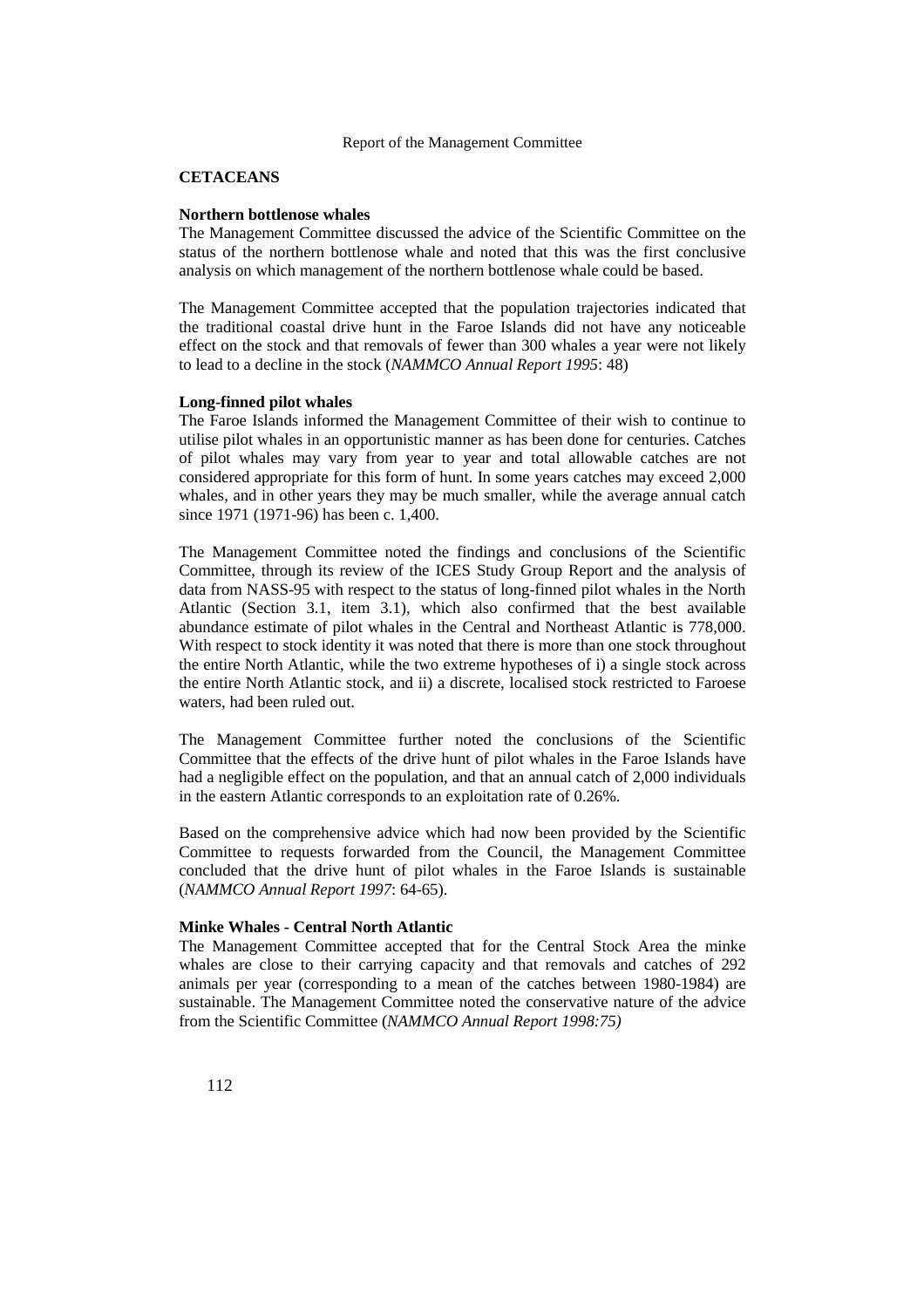## **Beluga - West Greenland**

#### *Maniitsoq – Disko*

The Management Committee noted that a series of surveys conducted since 1981 indicate a decline of more than 60% in abundance in the area Maniitsoq to Disko. It further noted that with the present harvest levels (estimated at 400/yr) the aggregation of belugas in this area is likely declining due to overexploitation.

#### *Avanersuaq – Upernavik*

The present harvest in the area Avanersuaq - Upernavik is estimated to be more than 100/yr. The Management Committee noted that since this beluga occurrence must be considered part of those wintering in the area from Maniitsoq to Disko, it is considered to be declining due to overexploitation.

Finally the Management Committee noted the conclusion by the Scientific Committee that with the observed decline a reduction in harvesting in both areas seems necessary to halt or reverse the trend *(NAMMCO Annual Report 1999:99)*

It was accepted that the Canada/Greenland Joint Commission on Conservation and Management of Narwhal and Beluga (JCNB) would provide management advice for this stock, which is shared by Canada and Greenland. The Management Committee therefore recommended that closer links be developed between NAMMCO and the JCNB on this and other issues of mutual concern. Greenland stated that this issue again will be thoroughly discussed with the hunters, and that the Greenland Government does share the concerns expressed *(NAMMCO Annual Report 2000:75)*

In 2000 the Management Committee accepted that the Canada/Greenland Joint Commission on Conservation and Management of Narwhal and Beluga (JCNB) would provide management advice for this stock, which is shared by Canada and Greenland. The Management Committee noted with pleasure that a joint meeting of the NAMMCO Scientific Working Group on the Population Status of North Atlantic Narwhal and Beluga and the JCNB Scientific Working Group had been held in May 2001, and recommended that this co-operation at the scientific level should continue. The Management Committee also reiterated its recommendation that closer links be developed between NAMMCO and the JCNB on this and other issues of mutual concern. *(NAMMCO Annual Report 2001:100)*

#### **Narwhal - West Greenland**

#### *Avanersuaq*

The Management Committee noted that the present exploitation level in Avanersuaq of 150/yr seems to be sustainable, assuming that the same whales are not harvested in other areas

## *Melville Bay – Upernavik*

The Management Committee noted that the Scientific Committee could give no status for the Melville Bay – Upernavik summering stock.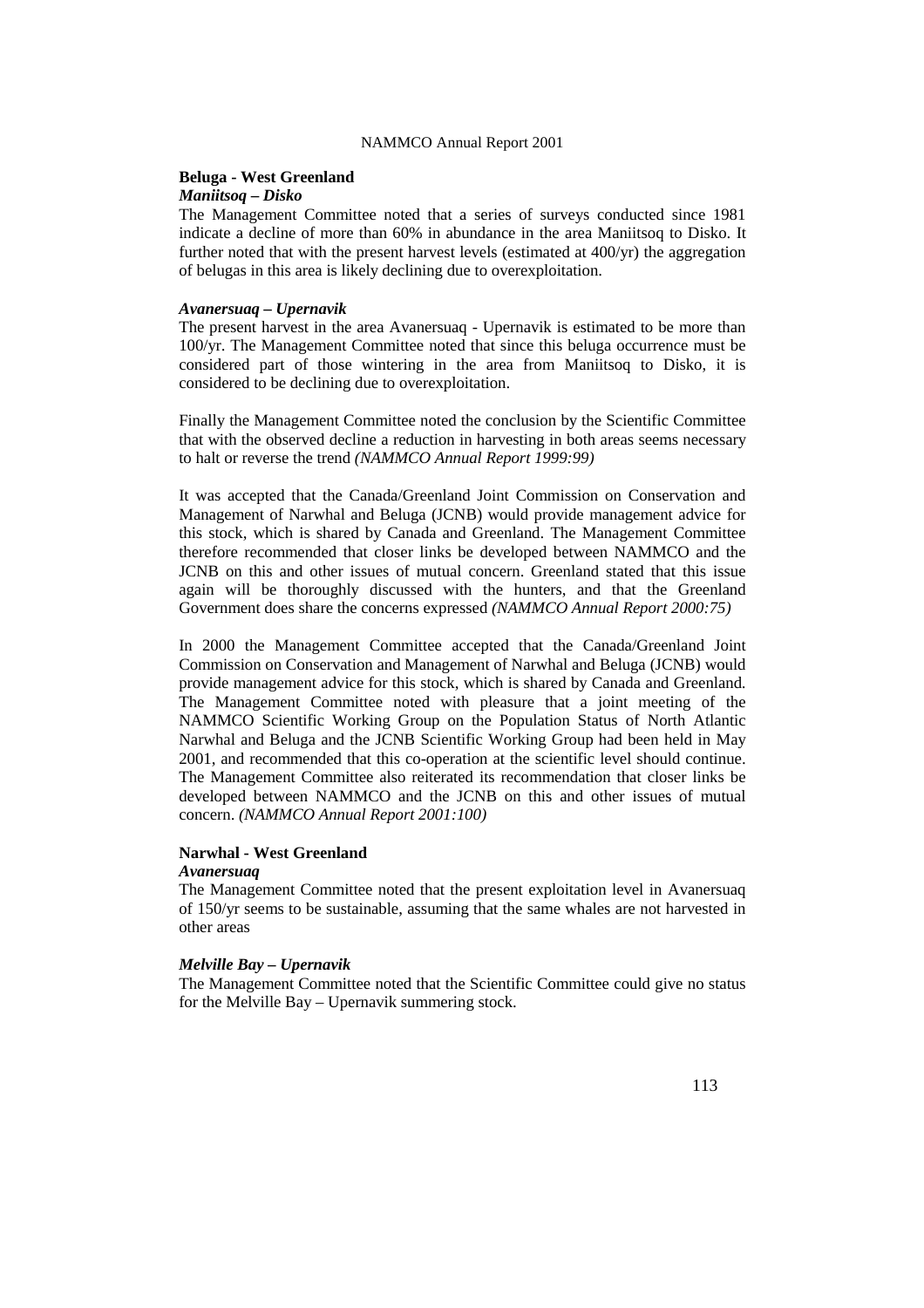#### *Uummannaq*

The Management Committee noted that the substantial catches (several hundreds) in some years do cause concern for the status of this aggregation. The Management Committee further noted that the abundance of narwhal in this area should be estimated.

#### *Disko Bay*

The Management Committee noted that present catches in this area are probably sustainable.

# *Catch Statistics*

The Management Committee noted that for both narwhal and beluga it is mandatory for future management that more reliable catch statistics (including loss rates) are collected from Canada and Greenland *(NAMMCO Annual Report 1999:86-87)*

The Management Committee accepted that the JCNB would provide management advice for this stock, which is shared by Canada and Greenland. The Management Committee therefore recommended that closer links be developed with the JCNB on this and other issues of mutual concern. *(NAMMCO Annual Report 2000:76)*

#### **North Atlantic fin whales**

The Management Committee accepted that for fin whales in the East Greenland – Iceland (EGI) stock area, removals of 200 animals per year would be unlikely to bring the population down below 70% of its pre-exploitation level in the next 10 years, even under the least optimistic scenarios. However, catches at this level should be spread throughout the EGI stock area, roughly in proportion to the abundance of fin whales observed in the NASS surveys. Furthermore, the Management Committee stressed that the utilization of this stock should be followed by regular monitoring of the trend in the stock size.

The Management Committee also noted the conservative nature of the advice from the Scientific Committee on which the conclusion of the Management Committee was *based (NAMMCO Annual Report 1999:87)*

## **Incorporation of the users' knowledge in the deliberations of the Scientific Committee**

The Management Committee endorsed the proposals and viewpoints contained in section 6 in the Scientific Committee report, and suggested that the "Draft Minke Whale Stock Status Report" (NAMMCO/9/7) could usefully serve as a pilot project for co-operation with the hunters.

In order to solve the many practical questions in the pilot project process the Committee agreed that the proposed Assessment Committee should carefully prepare the meeting on the "Draft Minke Whale Stock Status Report", and particular work with the Secretariat with respect to the following questions:

Define areas and type of information subject to dialogue between scientists and minke whale hunters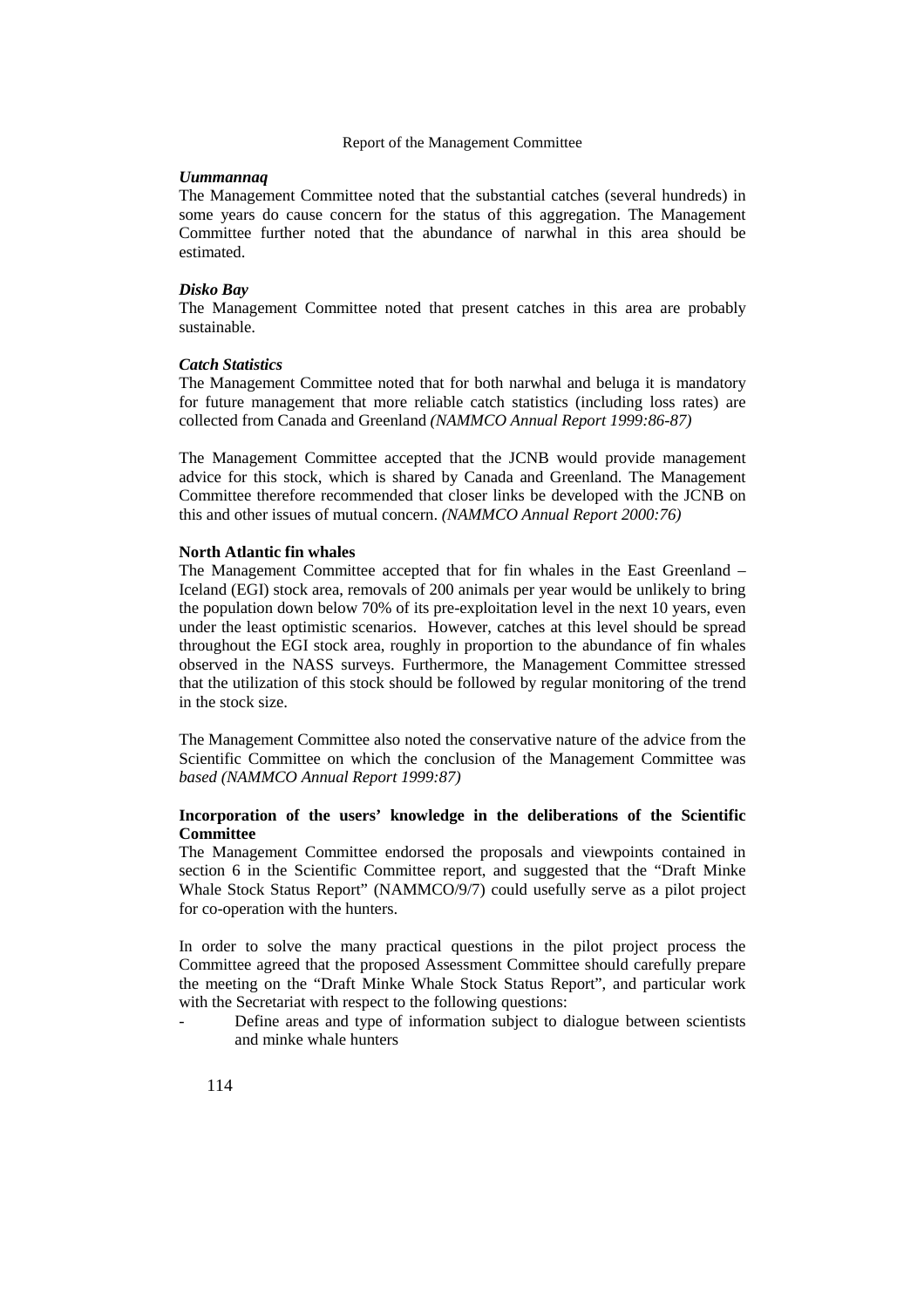- Should the scientists meet minke whale hunters from all interested countries at the same time, or should there be meetings between scientists and minke whale hunters in each of the interested countries?
- Time and venue for meetings
- Papers to be distributed before the meetings
- Language / interpretation
- How to select hunters with relevant knowledge
- Planning of questions to be asked to hunters

*(NAMMCO Annual Report 1999:88)*

# **REFERENCES**

*NAMMCO Annual Report 1995. North Atlantic Marine Mammal Commission, Tromsø. 186pp. NAMMCO Annual Report 1996. North Atlantic Marine Mammal Commission, Tromsø. 227pp. NAMMCO Annual Report 1997. North Atlantic Marine Mammal Commission, Tromsø. 260pp. NAMMCO Annual Report 1998. North Atlantic Marine Mammal Commission, Tromsø, 181 pp NAMMCO Annual Report 1999. North Atlantic Marine Mammal Commission, Tromsø, 265 pp NAMMCO Annual Report 2000. North Atlantic Marine Mammal Commission, Tromsø, 359 pp NAMMCO Annual Report 2001, North Atlantic Marine Mammal Commission, Tromsø, 335 pages*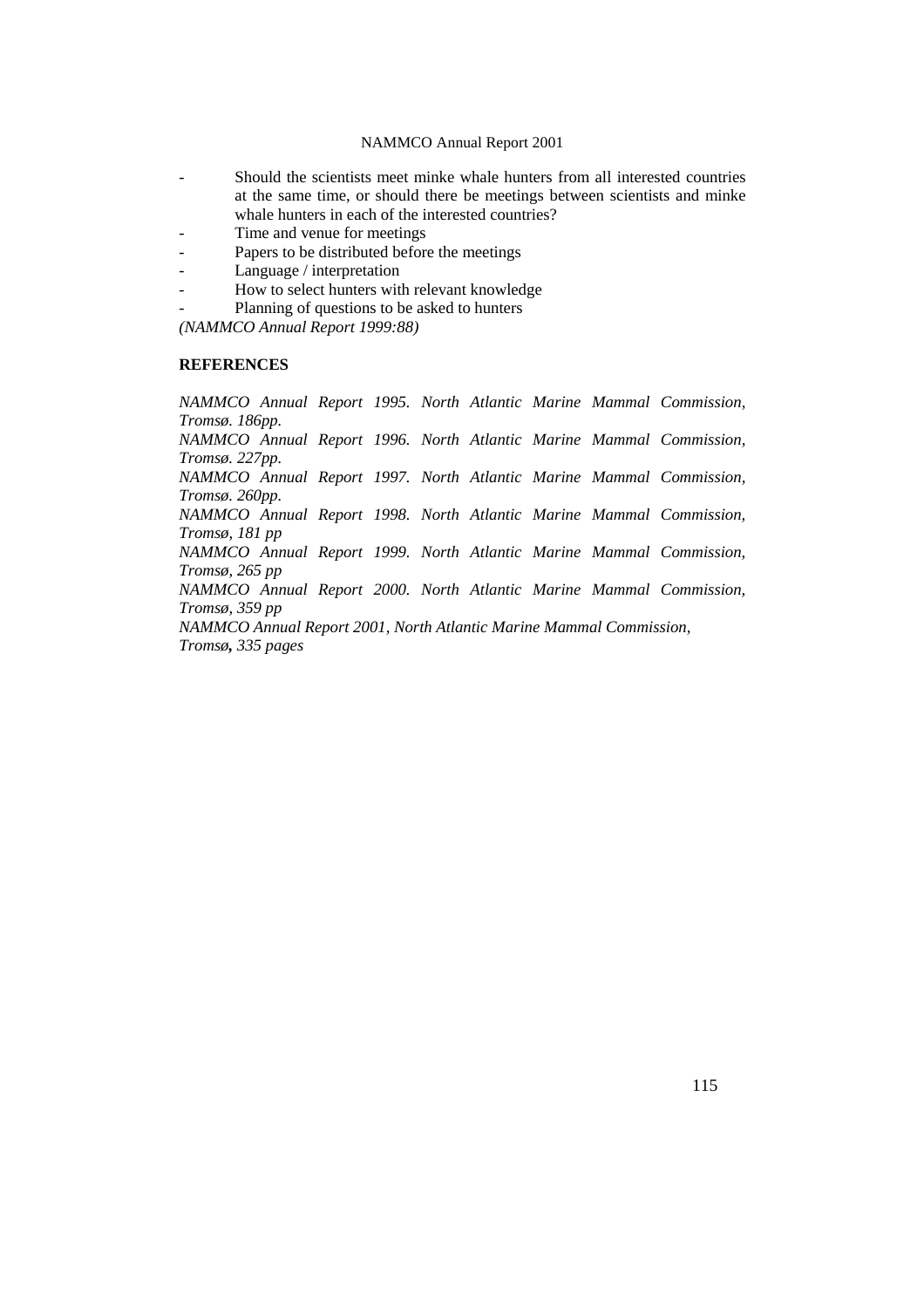Appendix 4

# **SUMMARY OF REQUESTS BY NAMMCO COUNCIL TO THE SCIENTIFIC COMMITTEE, AND RESPONSES BY THE SCIENTIFIC COMMITTEE**

The following provides a summary of all requests by NAMMCO Council to the Scientific Committee (including the  $11<sup>th</sup>$  meeting), and notes the response of the Scientific Committee (SC) to these requests. Requests forwarded from NAC (North Atlantic Committee for Co-operation on Research on Marine Mammals) to ICES (International Council for the Exploration of the Sea) prior to NAMMCO's establishment, and which were carried over to NAMMCO in 1992, are included. This document will be continually updated to serve as a resource for both the Council and the Scientific Committee.

#### **1. ROLE OF MARINE MAMMALS IN THE ECOSYSTEM**

## **Marine Mammal - Fish Interaction:**

*Code/Meeting:* 1.1/ NAMMCO/1

*Request:* To provide an overview of the current state of knowledge of the dependence of marine mammals on the fish and shrimp stocks and the interrelations between these compartments

*Response of the Scientific Committee:*

See 1.2, 1.4, 1.7, 1.9, 1.10.

*Code/Meeting:* 1.2/NAMMCO/1

*Request:*

In the multi-species context ... to address specific questions related to the Davis Strait ecosystem such as:

- the apparent increase in harp seal stocks;

- its influence on the economically important shrimp and cod stocks;

- the impact of the fisheries on marine mammals, particularly harp seals;
- the southward shift of minke whale distribution in recent years, and
- observed changes in oceanographical conditions after the 1970s;

- and to the East Greenland-Iceland-Jan Mayen area interactions between capelin stocks, fishery and marine mammals

*Response of the Scientific Committee:*

- Questions related to harp and hooded seals were forwarded to the ICES/NAFO Joint Working Group on Harp and Hooded Seals (SC/2)

- Specific questions related to the Davis Strait ecosystem were not addressed.

- See also 1.4, 1.7, 1.9, and 1.10.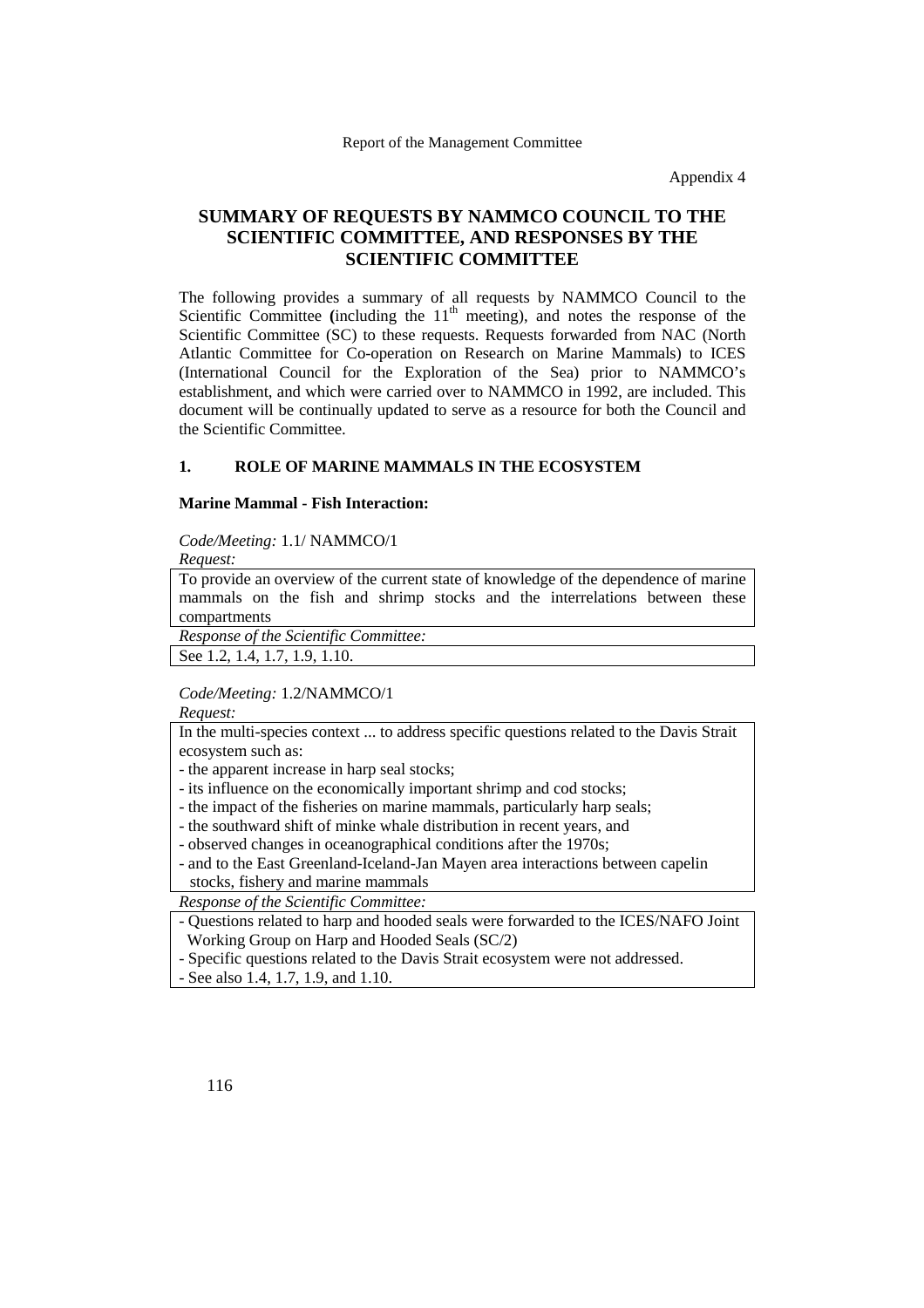*Code/Meeting:* 1.3/NAMMCO/2

*Request:*

To assess the impact of marine mammals on the marine ecosystem, with special emphasis on the availability of economically important fish species *Response of the Scientific Committee:*

See 1.2, 1.4, 1.7, 1.9, 1.10

#### *Code/Meeting:* 1.4/ NAMMCO/6

*Request:*

The Scientific Committee was requested to focus its attention on the food consumption of three predators in the North Atlantic: the minke whale, the harp seal and the hooded seal, with a particular emphasis on the study of the potential implications for commercially important fish stocks.

*Response of the Scientific Committee:*

The Scientific Committee established a Working Group on the Role of Minke Whales, Harp Seals and Hooded Seals in the North Atlantic. The Scientific Committee used the report of this Working Group to provide advice to Council, and to recommend further research. (SC/5) Many of the papers presented will be published in Volume 2 of NAMMCO Scientific Publications. (SC/7)

*Code/Meeting:* 1.5/NAMMCO/7

*Request:*

The Council encourages scientific work that leads to a better understanding of interactions between marine mammals and commercially exploited marine resources, and requested the Scientific Committee to periodically review and update available knowledge in this field.

*Response of the Scientific Committee:*

See 1.9, 1.10

#### **Multi-species approaches to management:**

*Code/Meeting:* 1.6/NAMMCO/1

*Request:*

To consider whether multi-species models for management purposes can be established for the North Atlantic ecosystems and whether such models could include the marine mammals compartment. If such models and the required data are not available then identify the knowledge lacking for such an enterprise to be beneficial to proper scientific management and suggest scientific projects which would be required for obtaining this knowledge.

*Response of the Scientific Committee:*

See 1.4, 1.7, 1.9, 1.10

# *Code/Meeting:* 1.7/NAMMCO/5

*Request:*

In relation to the importance of the further development of multi-species approaches to the management of marine resources, the Scientific Committee was requested to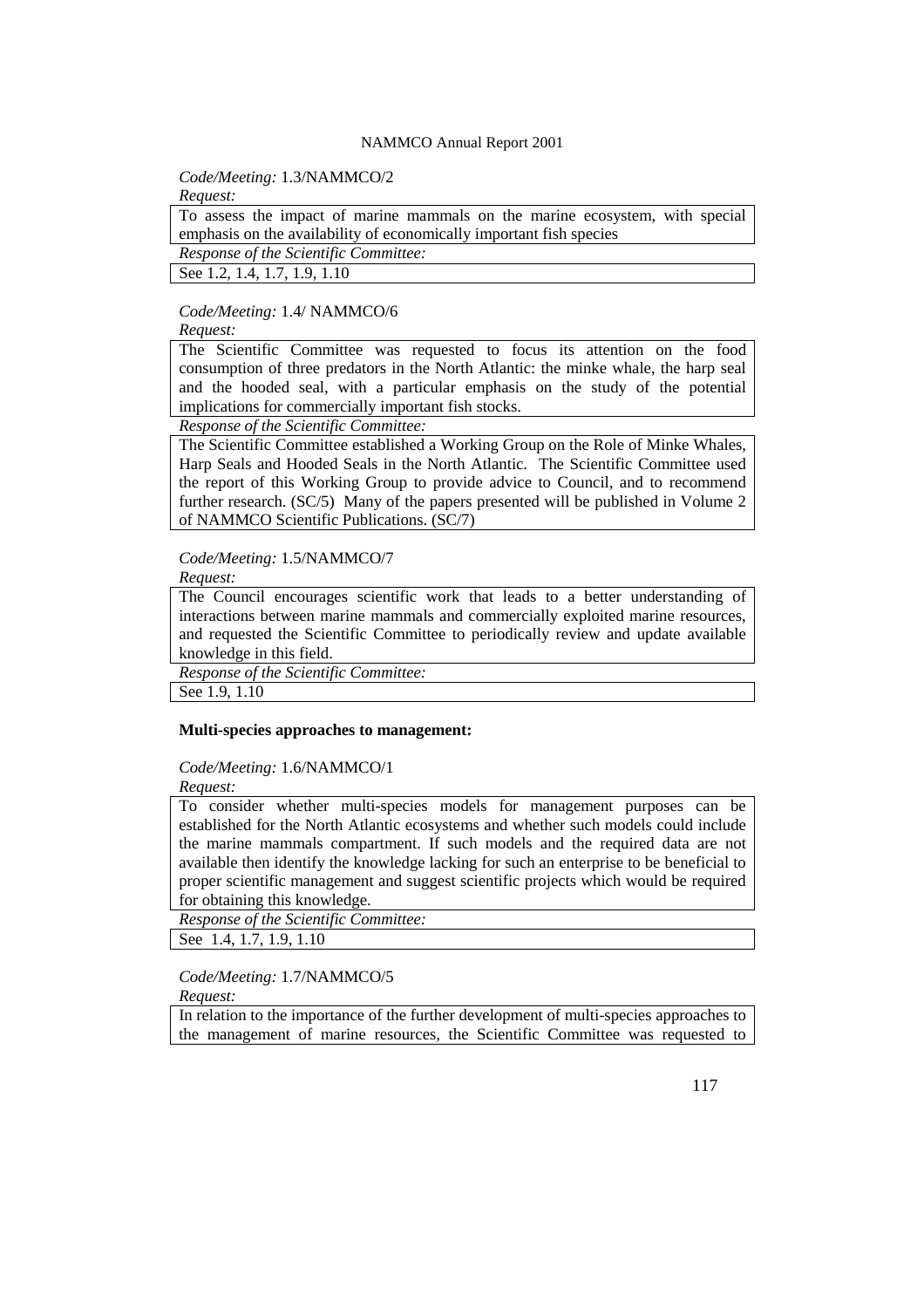monitor stock levels and trends in stocks of all marine mammals in the North Atlantic. *Response of the Scientific Committee:*

It was clarified that the purpose of this request was to ensure that data on marine mammals was available for input into multi-species models for management. The Committee agreed that updated information on abundance and indications of trends in abundance of stocks of marine mammals in the North Atlantic should be clearly described in a new document for the internal reference of the Council, to replace the List of Priority Species. This document would be entitled Status of Marine Mammals in the North Atlantic and should include those cetacean and pinniped species already contained in the List of Priority Species, as well as other common cetacean species in the NAMMCO area for which distribution and abundance data is also available (fin, sei, humpback, blue, and sperm whales). (SC/5)

#### **Sealworm infestation:**

#### *Code/Meeting:* 1.8/NAMMCO/6

*Request:*

Aware that the population dynamics of the sealworm (*Pseudoterranova decipiens*) may be influenced by sea temperature, bathymetry, invertebrate and fish fauna, the Scientific Committee was requested to review the current state of knowledge with respect to sealworm infestation and to consider the need for comparative studies in the western, central and eastern North Atlantic coastal areas, taking into account the priority topics recommended by the Scientific Committee and its *ad hoc* Working Group on grey seals.

*Response of the Scientific Committee:*

The Scientific Committee established a Working Group on Sealworm Infection to address this question. The Scientific Committee used their report as the basis for providing advice to Council, and developing recommendations for further research. (SC/5) Many of the papers considered by the Working Group will be published in a future volume of *NAMMCO Scientific Publications.* (SC/7)

## **Economic aspects of marine mammal-fisheries interactions:**

#### *Code/Meeting:* 1.9/NAMMCO/7

*Request:*

The Council requested that special attention be paid to studies related to competition and the economic aspects of marine mammal-fisheries interactions

*Response of the Scientific Committee:*

The Scientific Committee established a Working Group on Economic Aspects of Marine Mammal-Fisheries Interactions. The Scientific Committee concluded that inclusion of economic considerations is a valuable addition to mullet-species models of interactions between marine mammals and fisheries. The work presented at the Working Group was considered the first step towards more complete analyses of these interactions and it was recommended, in light of the economic impacts, that more complete models should be developed and presented. The Scientific Committee showed a continued interest in the development of the models and it was decided to maintain the Working Group and seek further guidance from the Council on matters of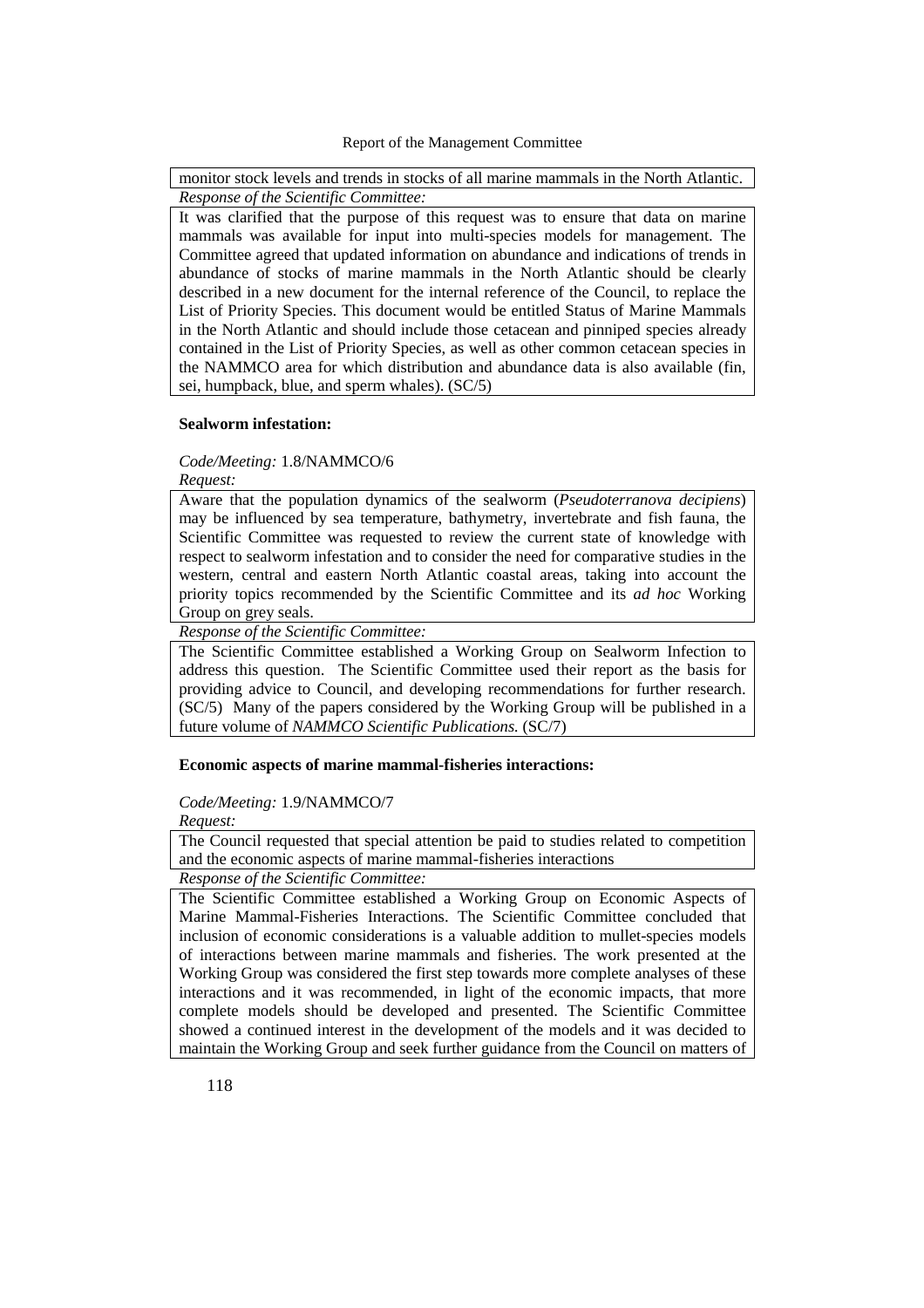# particular interest. (SC/6)

## *Code/Meeting:* 1.10/NAMMCO/8

#### *Request:*

The Scientific Committee is requested to investigate the following economic aspects of marine mammal – fisheries interactions:

- to identify the most important sources of uncertainty and gaps in knowledge with respect to the economic evaluation of harvesting marine mammals in the different areas;
- to advise on research required to fill such gaps both in terms of refinement of ecological and economical models and collection of basic biological and economical data required as input parameters for the models;
- to discuss specific cases where the state of knowledge may allow quantification of the economic aspects of marine mammal – fisheries interactions:
	- a) what could be the economic consequences of a total stop in harp seal exploitation versus different levels of continued sustainable harvest?

 b) what could be the economic consequences of different levels of sustainable harvest vs. no exploitation of minke whales?

# *Response of the Scientific Committee:*

The Working Group On The Economic Aspects Of Marine Mammal - Fisheries Interactions was reactivated to meet this request. It was agreed to separate the request into two sections. At the first Working Group meeting the first two items in the request were addressed. The Working Group used available information to derive estimates of consumption of cod, herring, capelin and shrimp by harp seals, minke whales and *Lagenorhynchus* spp. and bottlenose dolphins in some areas. Multi-species models presently in use or under development in Norway and Iceland offer a means of assessing the impact of marine mammal predation on fish stocks The Scientific Committee therefore recommended that the next logical step in addressing the request should be for NAMMCO to lead or assist in the development of a multi-specieseconomic model for a candidate area. However, the Scientific Committee reiterated that the estimation and model uncertainties are such that definitive quantification of the economic aspects of marine mammal-fisheries interactions in candidate areas cannot be expected in the near term. (SC/8)

## *Code/Meeting:* 1.11/NAMMCO/10

*Request:*

Noting the requests for advice from the Council at its Eighth meeting in Oslo 1998 (see Annual Report 1998 page 23), the Management Committee recommended that the Scientific Committee continue the assessment of the economic aspects of fishery marine mammal interactions in the two areas (Barents Sea and Iceland) and with the two species (minke whales and harp seals) that have been identified as feasible for this assessment.

*Response of the Scientific Committee:*

The Scientific Committee convened a workshop under the theme "Marine Mammals: From feeding behaviour or stomach contents to annual aonsumption - what are the main uncertainties ", to further investigate the methodological and analytical problems in estimating consumption by marine mammals. (SC/9)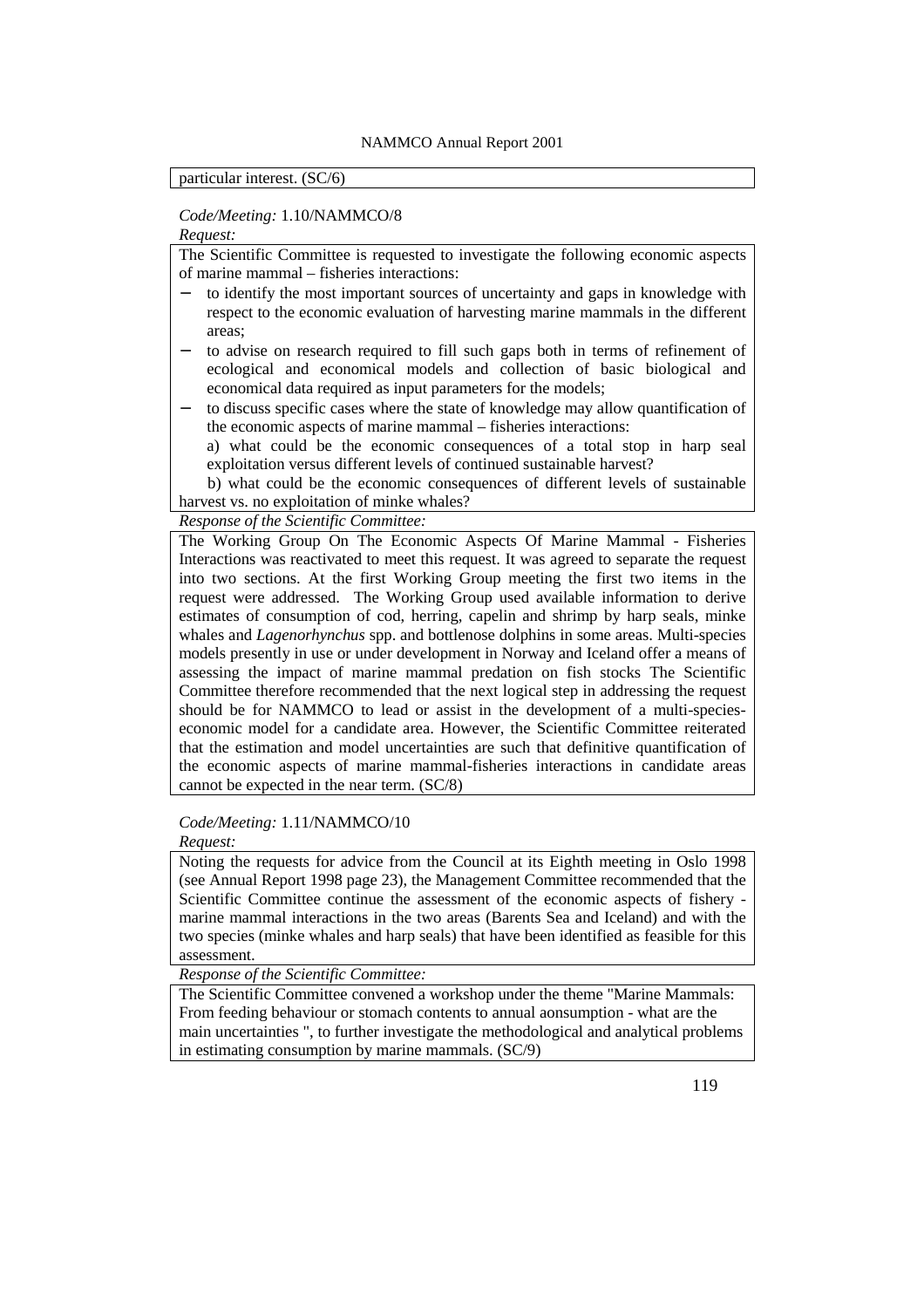# *Code/Meeting:* 1.12/NAMMCO/11

*Request:*

The Management Committee noted the conclusion of the Scientific Committee that the estimation and model uncertainties are such that the economic aspects of marine mammal-fishery interactions in candidate areas cannot be quantified without further work. The Management Committee therefore recommended that the Scientific Committee should hold a workshop on ecosystem models aiming for a better understanding of the ecological role of minke whales and harp and hooded seals in the North Atlantic, as proposed in the Scientific Committee report.

*Response of the Scientific Committee:*

Response SC/10.

## **2. ENVIRONMENTAL ISSUES**

*Code/Meeting:* 2.1/NAMMCO/1

*Request:*

To describe the possible pathways of radioactive material from blowouts and leakage in existing nuclear power plants, leakage from dumped material and possible accidents in planned recycling plants in the northern part of Scotland into the food web of the North Atlantic and hence into the top predators like marine mammals.

*Response of the Scientific Committee:*

No response.

*Code/Meeting:* 2.2/NAMMCO/1

*Request:*

To review the contaminant burdens (especially organochlorines) in marine mammals in the North Atlantic and evaluate the possible sources of these contaminants.

*Response of the Scientific Committee:*

No response from the Scientific Committee. In 1995, NAMMCO hosted the International Conference on Marine Mammals and the Marine Environment. The Conference covered the following themes: Marine mammals and the marine environment-impacts and management approaches; Contaminants in marine mammals – sources, levels and effects; Coastal communities and marine pollution – social, economic and health considerations; Addressing the questions – problems and future needs. The proceedings were published as a special issue of *The Science of the Total Environment* (186, 1,2).

## **3. MANAGEMENT PROCEDURES**

*Code/Meeting:* 3.1/NAMMCO

*Request:*

To review the basis for, and develop assessments necessary to provide the scientific foundation for conservation and management of the stocks relevant for management under NAMMCO.

*Response of the Scientific Committee:*

A Working Group on Management Procedures was established to consider this matter.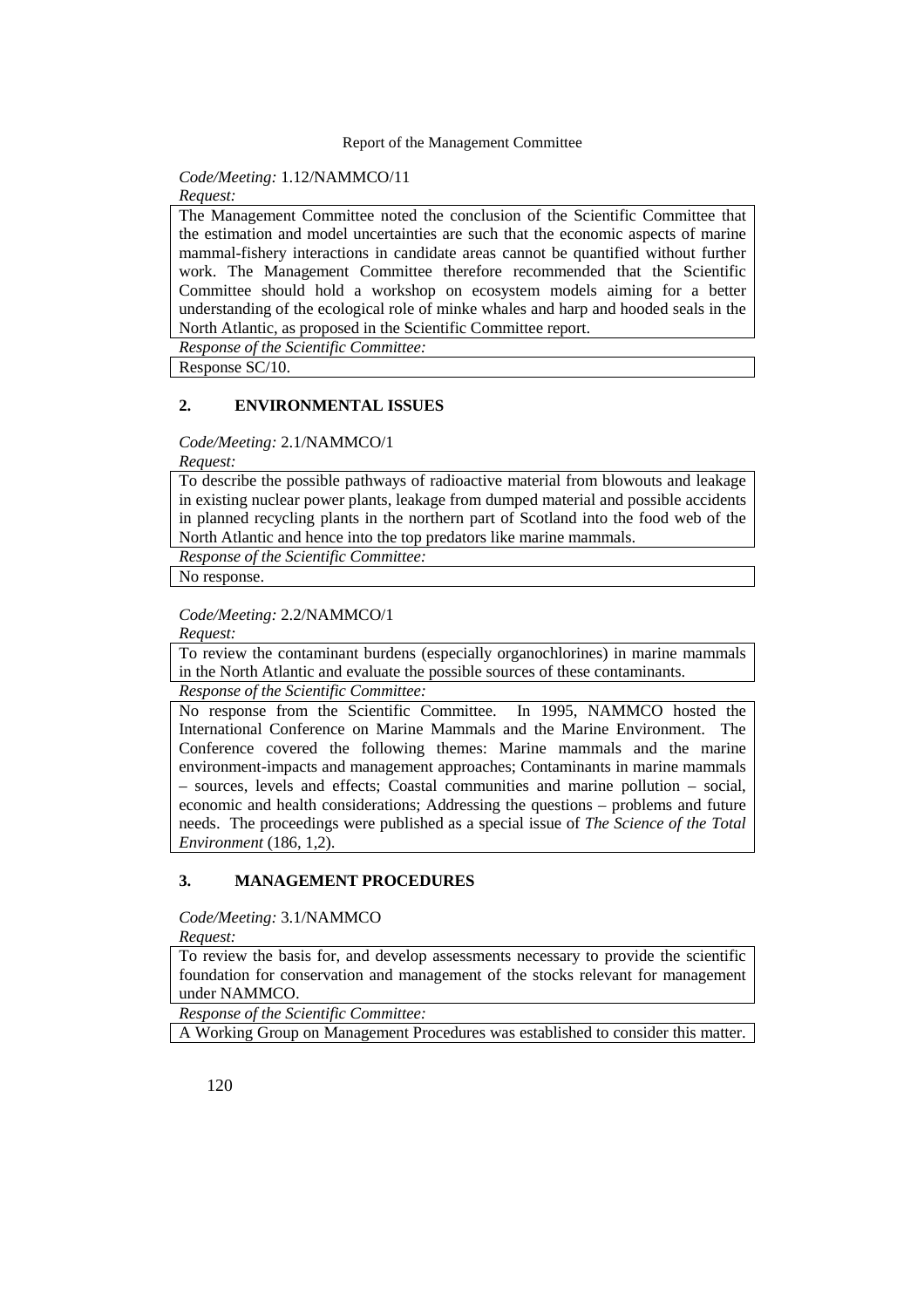(SC/2). The Scientific Committee noted that there were many different management needs requiring different management procedures. It was agreed that there was need for more guidance on management objectives before any concrete work can be started on developing appropriate management procedures, and in turn this was likely to be case- (species and/or area) specific. Related to this it was also noted that NAMMCO may prefer to assume an advisory and evaluative role in developing its management.  $(SC/2)$ 

*Code/Meeting:* 3.2/NAMMCO/4 *Request:*

Further development of RMP-like procedures.

*Response of the Scientific Committee:*

The Scientific Committee decided to develop management procedures on a case-bycase basis: "a more pragmatic approach on an area and species/case-specific basis would be desirable for the development of specific management procedures. It was therefore decided to suggest that requests for advice from the Council be accompanied by specific objectives defined for the case in question". (SC/3)

# **4. STOCKS/SPECIES**

## **Monitoring marine mammal stock levels and trends in stocks /North Atlantic Sightings Surveys (NASS):**

*Code/Meeting:* 4.1/NAMMCO/3

*Request:*

To plan joint cetacean sighting surveys in the North Atlantic by co-ordinating national research programmes.

*Response of the Scientific Committee:*

The Scientific Committee agreed to establish a Working Group to plan the sighting survey for the summer of 1995. (SC/2)

The Scientific Committee was pleased to note the good progress that had been made in planning this important joint research, in which the Faroes (1 vessel), Iceland (3 vessels and 1 aircraft) and Norway (11 vessels) had decided to participate. It was noted that Greenland had decided not to conduct surveys as part of these joint efforts.  $(SC/3)$ 

The Scientific Committee agreed to recommend that a special fund of NOK 800,000 be established from the NAMMCO budget for use in financing various aspects of NASS-95, where required. (SC/3)

## *Code/Meeting:* 4.2/NAMMCO/5 *Request:*

The 1995 North Atlantic Sightings Survey (NASS-95) would provide updated abundance estimates for a number of whale species in the North Atlantic, and the Scientific Committee was requested to review results in the light of recent assessments of North Atlantic whale stocks.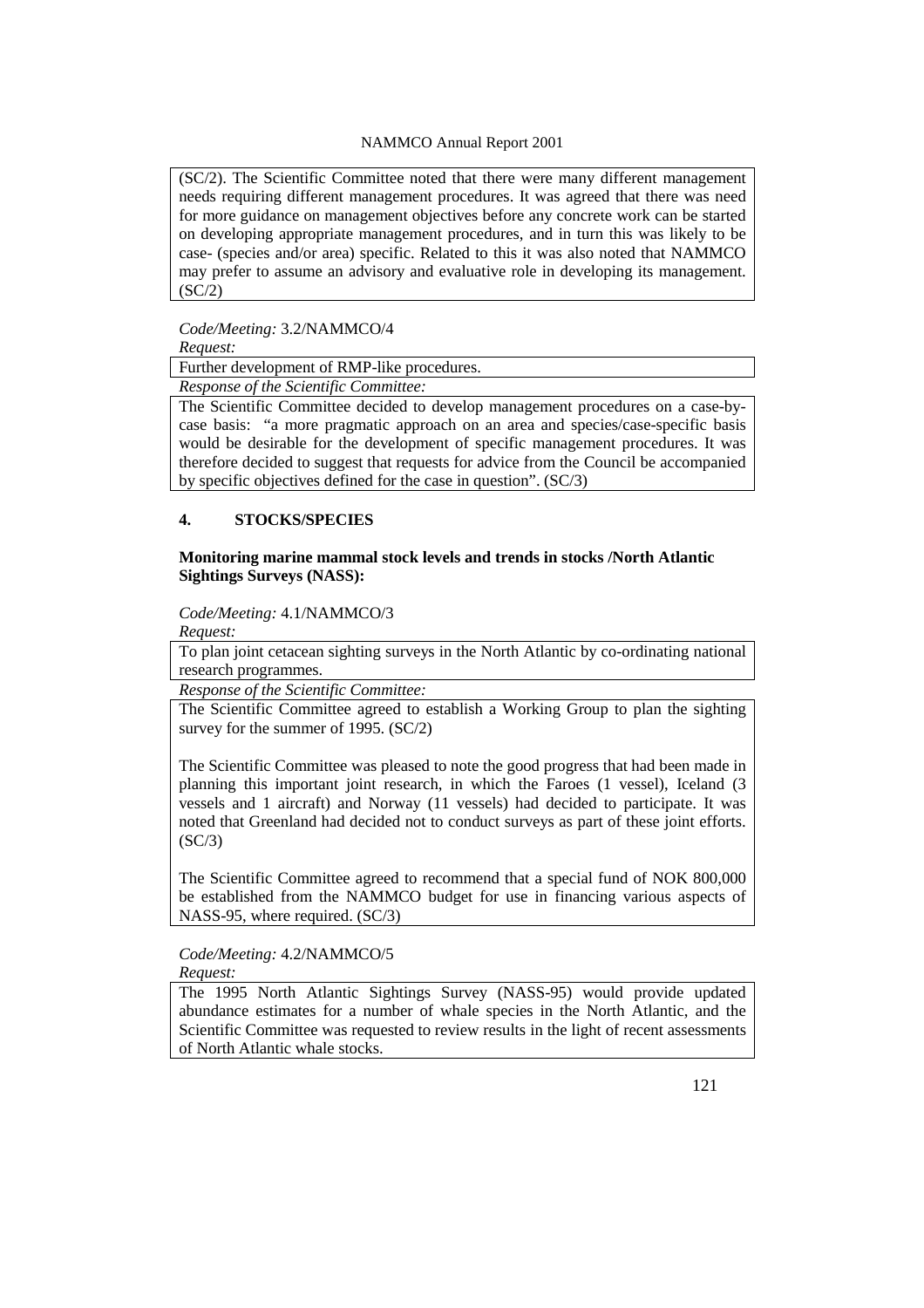#### *Response of the Scientific Committee:*

The Scientific Committee agreed to establish a Working Group on Abundance Estimates. The task of the Working Group on Abundance Estimates would be to review analyses and where relevant also analyse data from NASS-95 to ensure its compatibility, both between NASS-95 survey areas, as well as with data from other sightings surveys, in order to provide a basis for calculating abundance estimates for the relevant cetacean stocks in the North Atlantic. (SC/4)

#### *Code/Meeting:* 4.3/NAMMCO/6 *Request:*

The Management Committee noted the successful completion of the North Atlantic Sightings Survey in 1995, and commended the process initiated by the Scientific Committee to conclude the analysis of NASS-95 data. It was expected that the results on abundance will be dealt with by the newly established Scientific Committee Working Group on Abundance Estimates and will be presented at the next annual meeting. It was noted that the Working Group would at least to some extent address last year's request from the Council regarding monitoring of stock levels and trends in stocks. However, it was also noted that one outstanding matter from last year is the request to the Scientific Committee to review results of NASS-95 in the light of recent assessments of North Atlantic whale stocks.

The Council agreed to the suggestion from the Management Committee that this be drawn to the attention of the Scientific Committee to secure a follow-up to last year's request.

*Response of the Scientific Committee:*

To address this request, a Working Group on Abundance Estimates had been established with the task of reviewing the analyses, and where relevant, also to analyse data from NASS-95 to provide a basis for calculating abundance estimates for the relevant cetacean stocks in the North Atlantic. The Working Group had focused on describing synoptic distributions of the cetacean species encountered during NASS-95, and abundance estimates for minke, fin, sei and pilot whales, which were the target species of the survey. The Scientific Committee concluded that the updated abundance estimates for the target species as reviewed by the Working Group on Abundance Estimates represented the best available estimates for the stocks concerned, and used them as a basis to provide advice to Council. The Scientific Committee also recommended that the results of NASS-95 be compiled to a future volume of *NAMMCO Scientific Publications*. (SC/5)

# *Code/Meeting:* 4.4/NAMMCO/7

#### *Request:*

The Scientific Committee was requested to continue its work to monitor stock levels and trends in all stocks of marine mammals in the North Atlantic in accordance with previous recommendations (see *NAMMCO Annual Report 1996*:131-132). In this context the Scientific Committee was encouraged to prioritise calculation of the abundance of species covered by NASS-95, in particular those species presently harvested and species considered to be important with respect to interactions with fisheries.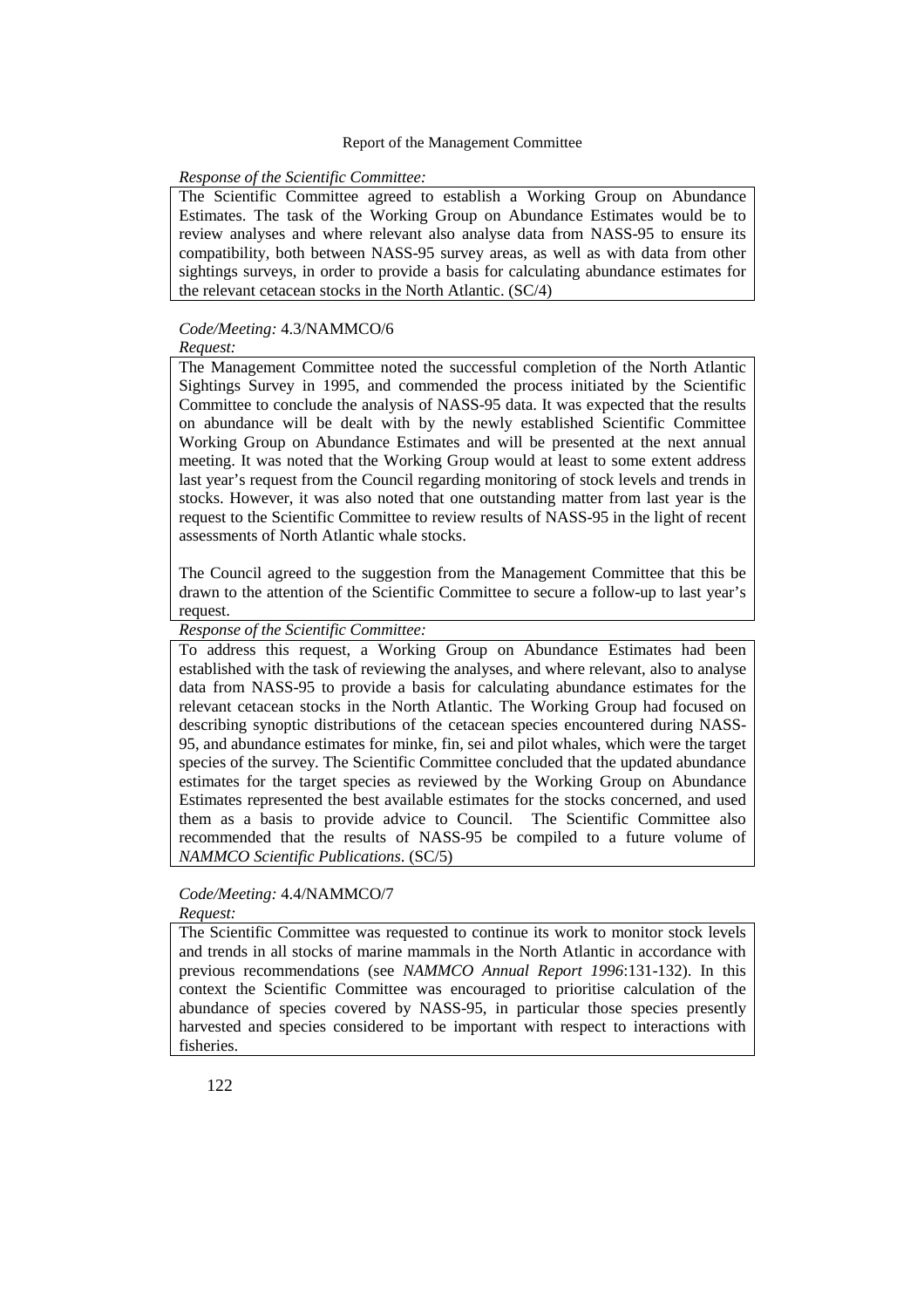#### *Response of the Scientific Committee:* See 4.3.

## *Code/Meeting:* 4.5/NAMMCO/9

*Request:*

*NASS-95:* The Management Committee noted particularly that abundance estimates from NASS-95 have not been completed for some species. The Management Committee therefore recommended that the Scientific Committee complete abundance estimates for all species, as part of its efforts to monitor the abundance of all species in the North Atlantic.

*Response of the Scientific Committee:*

The Scientific Committee noted that abundance estimates for the main target species of NASS-95 (minke whale, fin whale, sei whale, pilot whale) had been completed and accepted by them, however most had not yet been published in the primary scientific literature. The Scientific Committee agreed that further analyses of the abundance of non-target species from the NASS-95 survey should be conducted if they are warranted. However, as the survey was not optimised for these species, it was recognised that the design and conduct of the survey would make this possible to a varying degree, depending on both the species and area in question. In some cases, a general description of the spatial distribution of sightings may be the only analysis warranted. The Scientific Committee agreed to pursue these analyses in the coming year. (SC/8)

The Scientific Committee considered new information on the NASS-95 Icelandic aerial and shipboard surveys for minke whales, and a new abundance estimate for humpback whales from the NASS-95 Icelandic shipboard survey. (SC/9)

# *Code/Meeting:* 4.6/NAMMCO/9

*Request:*

The Management Committee recommended that the Scientific Committee continue its efforts to co-ordinate future sighting surveys and analyses of the results from such surveys in the North Atlantic. Priority species should be minke whales and fin whales, and the Management Committee recommended that that the survey design be optimised for these species. The survey should also be optimised to cover those areas where abundance estimates are most urgently required.

*Response of the Scientific Committee:*

The Working Group on Abundance Estimates met in November 2000 to plan for NASS-2001. The survey was conducted in June/July 2001. (SC/9)

# *Code/Meeting:* 4.7/NAMMCO/11

*Request:*

The Management Committee recommended that remaining abundance estimates from the NASS-95 and new estimates from the NASS-2001 surveys should be developed as soon as feasible, with the target species of the surveys being of highest priority. The Management Committee emphasised that this work should be published in a timely manner.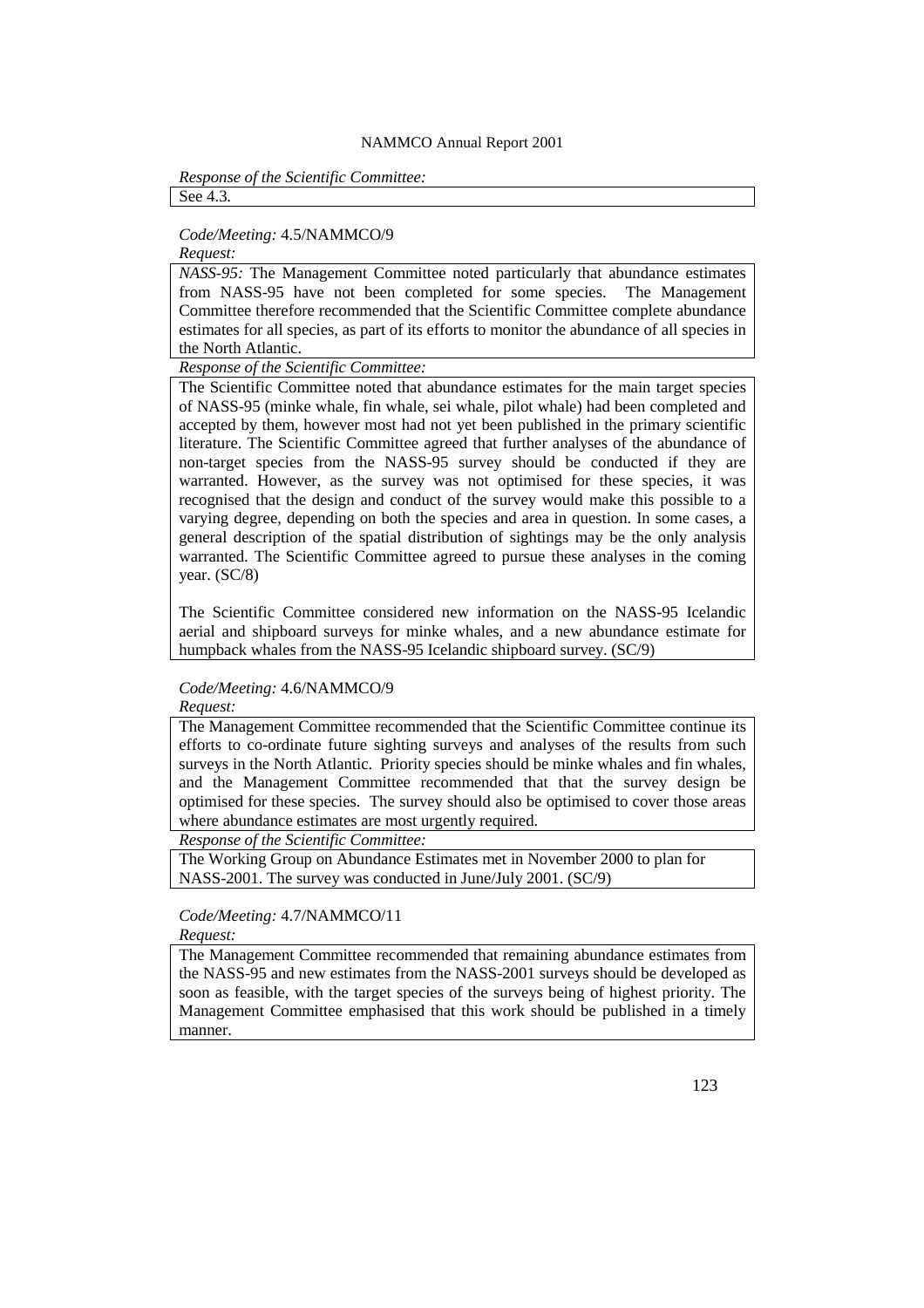*Response of the Scientific Committee:* Response ongoing.

## **Central North Atlantic minke whales**:

*Code/Meeting:* 4.8/March 1997

*Request:*

In the light of the new survey abundance results the Scientific Committee is requested to undertake an assessment of the status of the Central North Atlantic minke whale stock, including to evaluate the long-term effects of past and present removal levels on the stock.

*Response of the Scientific Committee:*

The Scientific Committee agreed to assign the task of assessing the status of the stock to the Working Group on Management Procedures. The Council had requested the Scientific Committee to provide its advice on this matter prior to the next meeting of the Council, however it was the general view of the Committee that it was unlikely that this work could be completed within this time frame. (SC/5)

The Scientific Committee used the report of the Working Group on Management Procedures as the basis for providing advice and research recommendations to Council. The Committee agreed that catches of 292 per year ( the mean of the catch between 1980-84) are sustainable for the Central stock, and that catches of 185 whales per year are sustainable for the costal (SC/6)

*Code/Meeting:* 4.9/NAMMCO/8

*Request:*

In order to ascertain the stock structure of minke whales in the North Atlantic, the Scientific Committee is requested to investigate the possibility of supplementing present sampling with existing older material from NAMMCO countries and other countries in joint genetic analyses. If possible, such analyses should be undertaken.

*Response of the Scientific Committee:*

It was noted that such exchanges of samples are ongoing between Norway and Greenland. Samples collected in the past from Iceland and Norway have already been analysed concurrently, and there are no recent samples from Iceland. The Scientific Committee concluded that available samples are being utilised effectively. (SC/7)

*Code/Meeting:* 4.10/NAMMCO/11

*Request:*

The Management Committee recommended that the Scientific Committee should complete an assessment of Central Atlantic minke whales once new abundance estimates from NASS-2001 become available.

*Response of the Scientific Committee:*

Response pending.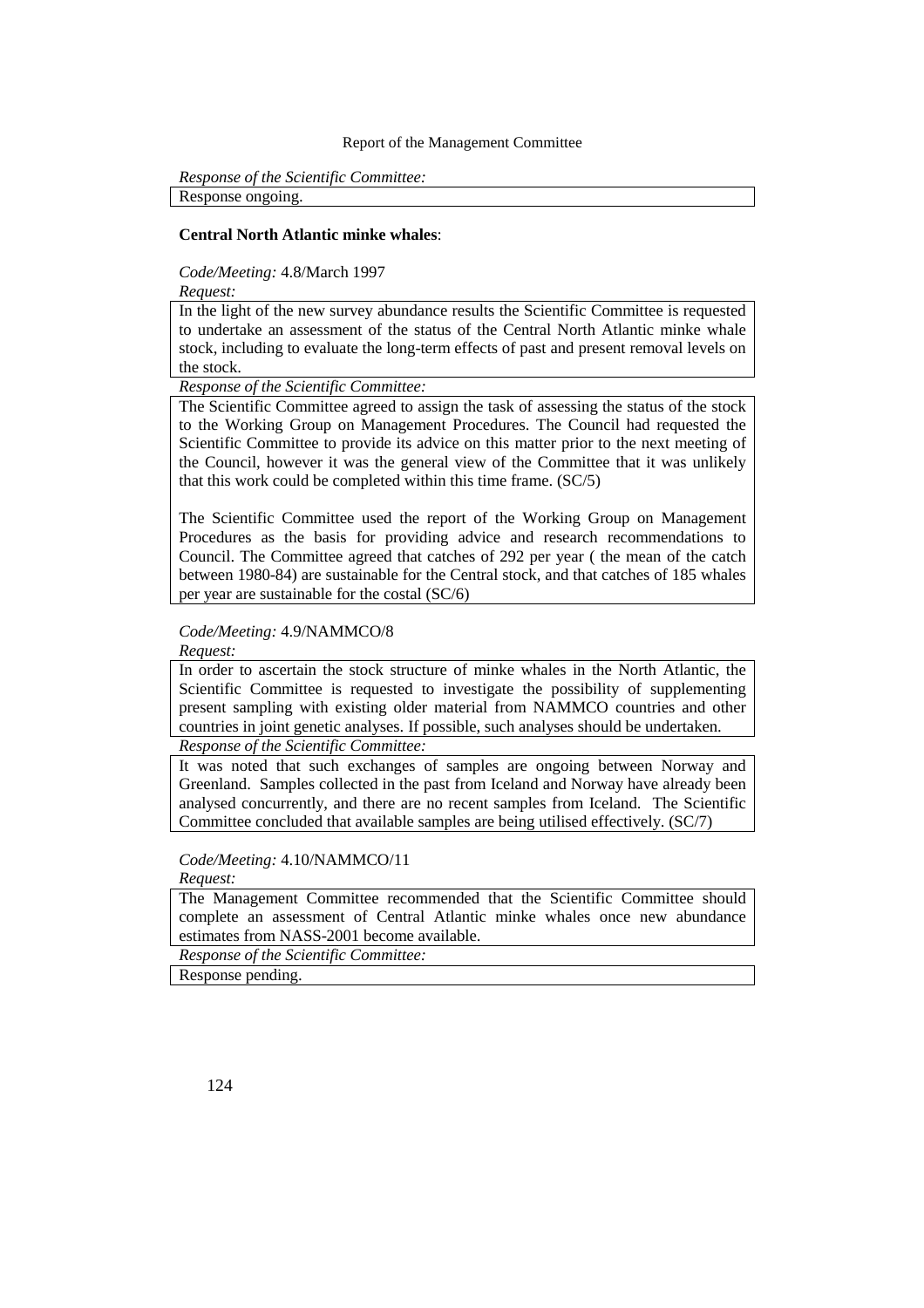#### **Northern bottlenose whales**:

*Code/Meeting:* 4.11/NAMMCO/2

*Request:*

To undertake an assessment of the status of the northern bottlenose whale (*Hyperoodon ampullatus*) stock in the North Atlantic.

*Response of the Scientific Committee:*

A Working Group on Northern Bottlenose and Killer Whales established, and provided a preliminary assessment which was used as the basis of advice and recommendations for further research given by the Scientific Committee. (SC/2) *Code/Meeting:* 4.12/NAMMCO/4

*Request:*

To undertake the necessary modelling of the species as suggested under ... items 9.2. and 10.2.2 of ...[the Report of the Third Meeting of the Scientific Committee, 1993].  $(SC/3)$ 

*Response of the Scientific Committee:*

A joint session was held of the Working Group on Northern Bottlenose Whales and the Working Group on Management Procedures in order to consider the request from the Council to undertake the necessary modelling of the population using catch series and abundance estimates. Their report was used as the basis for advice and research recommendations conveyed by the Scientific Committee. (SC/3)

## **Killer whales**:

*Code/Meeting:* 4.13/NAMMCO/2

*Request:*

To advise on stock identity for management purposes; to assess abundance in each stock area; to assess effects of recent environmental changes, changes in the food supply and interactions with other marine living resources in each stock area.

*Response of the Scientific Committee:*

A Working Group on Northern Bottlenose and Killer Whales established by the Scientific Committee, and provided a preliminary assessment. This provided the basis for advice and research recommendations given by the Scientific Committee. (SC/2) The Chair noted that it had not yet been possible to complete a full assessment of the killer whale as requested by the Council. Few new data were available, other than recent sightings data from NASS-95 which had not been analysed. (SC/5)

## **Long-finned pilot whales**:

*Code/Meeting:* 4.14/NAMMCO/1

*Request:*

To provide an assessment of the state of the pilot whale stock in the north eastern Atlantic, based on the information sampled from the Faroese drive fishery and the NASS sighting surveys.

*Response of the Scientific Committee:*

The Scientific Committee decided to base its advice on the report of the ICES Study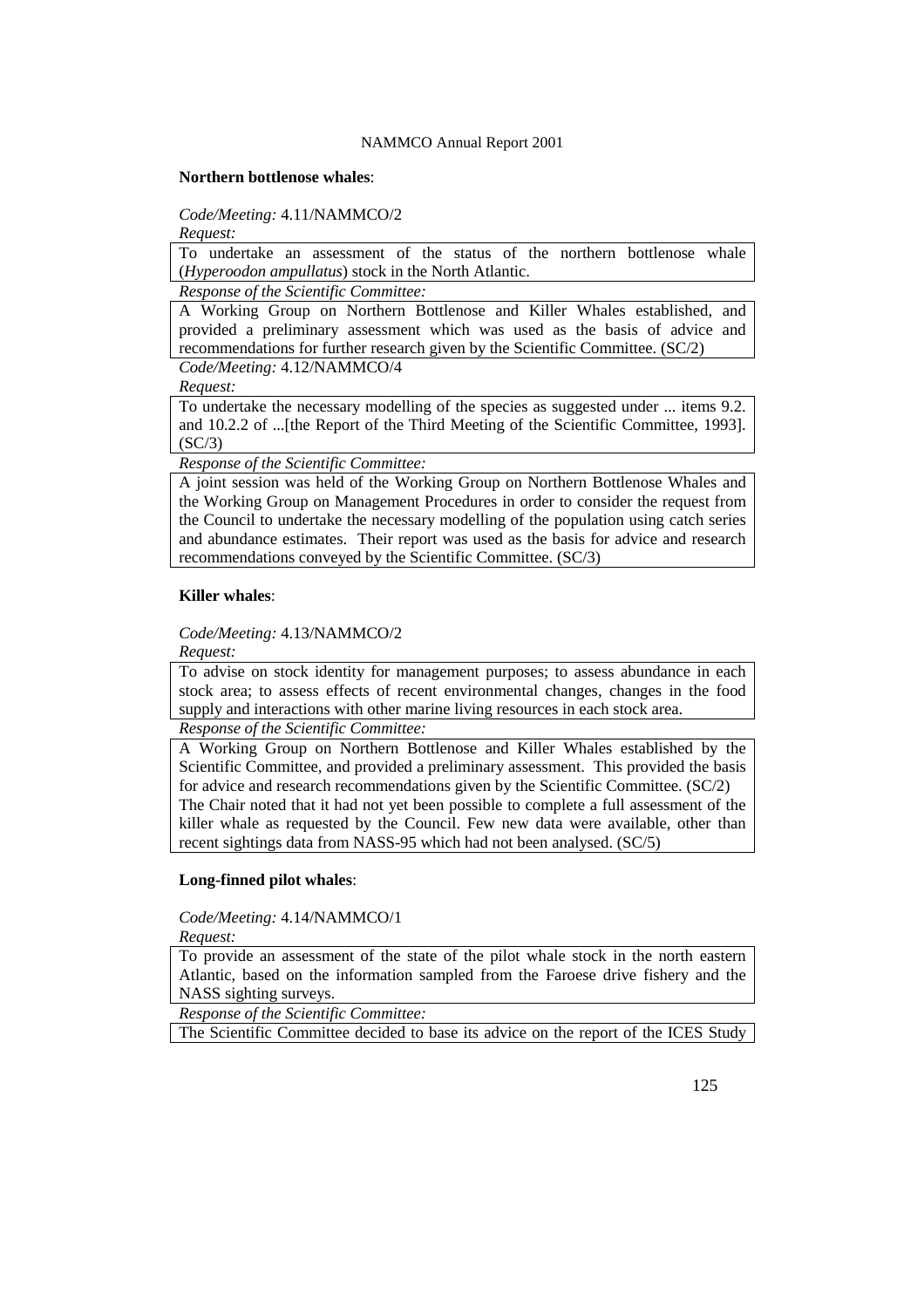Group on Long-Finned Pilot whales. They concluded that an evaluation of status could not be provided without further work.(SC/2)

## *Code/Meeting:* 4.15/NAMMCO/2

*Request:*

To analyse the effects of the pilot whale drive hunt in the Faroe Islands on North Atlantic pilot whales (*Globicephala melas*), especially whether the numbers taken are consistent with sustainable utilisation.

*Response of the Scientific Committee:*

This matter was addressed by the Scientific Committee, based on the findings of the ICES Study Group and the review of the results of NASS-95. The Scientific Committee agreed to endorse the list of future research requirements listed by the ICES Study Group in its report, and provided advice on the sustainability of the Faroese catch. (SC/5)

## **Narwhal and beluga:**

*Code/Meeting:* 4.16/NAMMCO/7

*Request:*

The Scientific Committee was requested to examine the population status of narwhal and beluga (white whales) throughout the North Atlantic.

*Response of the Scientific Committee:*

The Scientific Committee established a Working Group on the Population Status of Narwhal and Beluga in the North Atlantic, which met in March 1999. The Scientific Committee used the report of the Working Group to evaluate the stock status of the various narwhal and beluga aggregations, and provided recommendations to Council. (SC/7)

*Code/Meeting:* 4.17/NAMMCO/8 *Request:*

The Management Committee requested advice from the Scientific Committee on the level of sustainable utilisation of West Greenland beluga in different areas and under different management objectives. For narwhal, the Management Committee requested that the Scientific Committee identify the information which is lacking in order to answer the same question proposed with respect to beluga.

*Response of the Scientific Committee:*

The Scientific Committee reactivated the Working Group on the Population Status of Narwhal and Beluga and used its report as the basis of its recommendations to the Council. The Scientific Committee concluded that the stock is substantially depleted and that present harvests are several times the sustainable yield, and, if continued, will likely lead to stock extinction within 20 years. The Committee assessed a range of harvest options with the overall objective of arresting the decline of West Greenland Beluga, and provided prioritised research recommendations. (SC/8)

The Scientific Committee noted that developing recommendations on the sustainable harvest of narwhal in Greenland will require significant additional research and cannot be done at present. To this end, the Scientific Committee provided research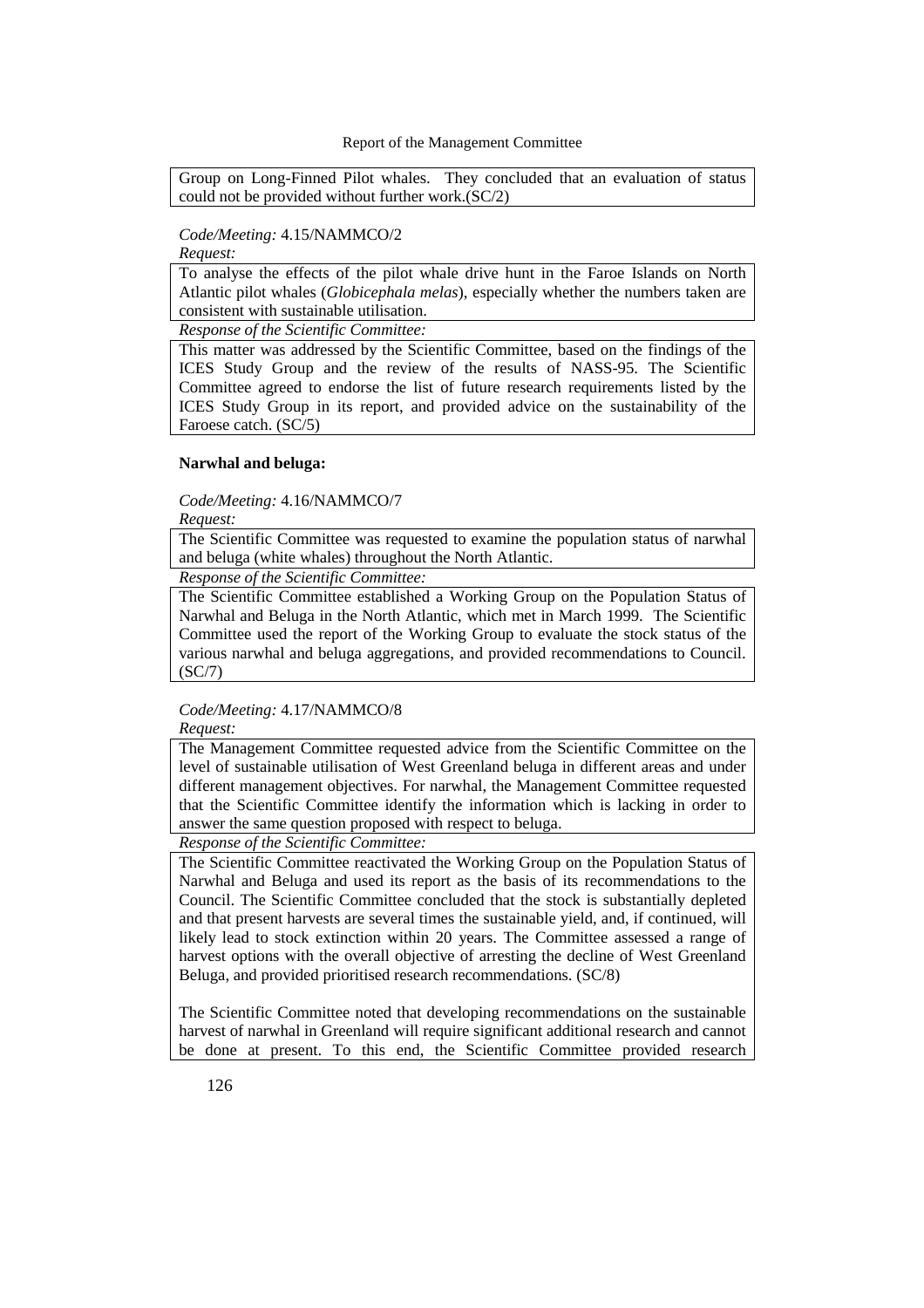recommendations to answer questions about catch statistics, stock identity and abundance. (SC/8).

# *Code/Meeting:* 4.18/NAMMCO/10

# *Request:*

The Management Committee recommended that the Scientific Committee continue its assessment of West Greenland beluga with reference to the short-term research goals identified. It is anticipated that a joint meeting of the Scientific Working Group of the JCNB and the NAMMCO Scientific Working Group on the Population Status of Narwhal and Beluga in the North Atlantic can be held in spring 2001.

*Response of the Scientific Committee:*

The Scientific Committee Working Group on the Population Status of Narwhal and Beluga in the North Atlantic met jointly with the Scientific Working Group of the Joint Commission on the Conservation and Management of Narwhal and Beluga (JCNB) to deal with these requests. The Scientific Committee used their report to provide catch options for West Greenland Beluga and research recommendations for West Greenland beluga and narwhal. (SC/9)

*Code/Meeting:* 4.19/NAMMCO/10 *Request:*

The Management Committee recommended that the Scientific Committee complete an assessment of narwhal in West Greenland when the necessary data are available. Specifically, the Scientific Committee is requested to evaluate the extent of movements of narwhal between Canada and Greenland.

*Response of the Scientific Committee:*

See 4.16. The Scientific Committee used evidence from genetic and contaminant analysis, satellite tagging and hunter knowledge to evaluate the extent of movement between Greenland and Canada. (SC/9).

# *Code/Meeting:* 4.20/NAMMCO/11

*Request:*

The Management Committee recommended that the Scientific Committee should concentrate its assessment efforts on the West Greenland narwhal in the near term. *Response of the Scientific Committee:*

Response pending.

#### **Harbour porpoises**:

*Code/Meeting:* 4.21/NAMMCO/7 *Request:*

The Council noted that the harbour porpoise is common to all NAMMCO member countries, and that the extent of current research activities and expertise in member countries and elsewhere across the North Atlantic would provide an excellent basis for undertaking a comprehensive assessment of the species throughout its range. The Council therefore requested the Scientific Committee to perform such an assessment, which might include distribution and abundance, stock identity, biological parameters,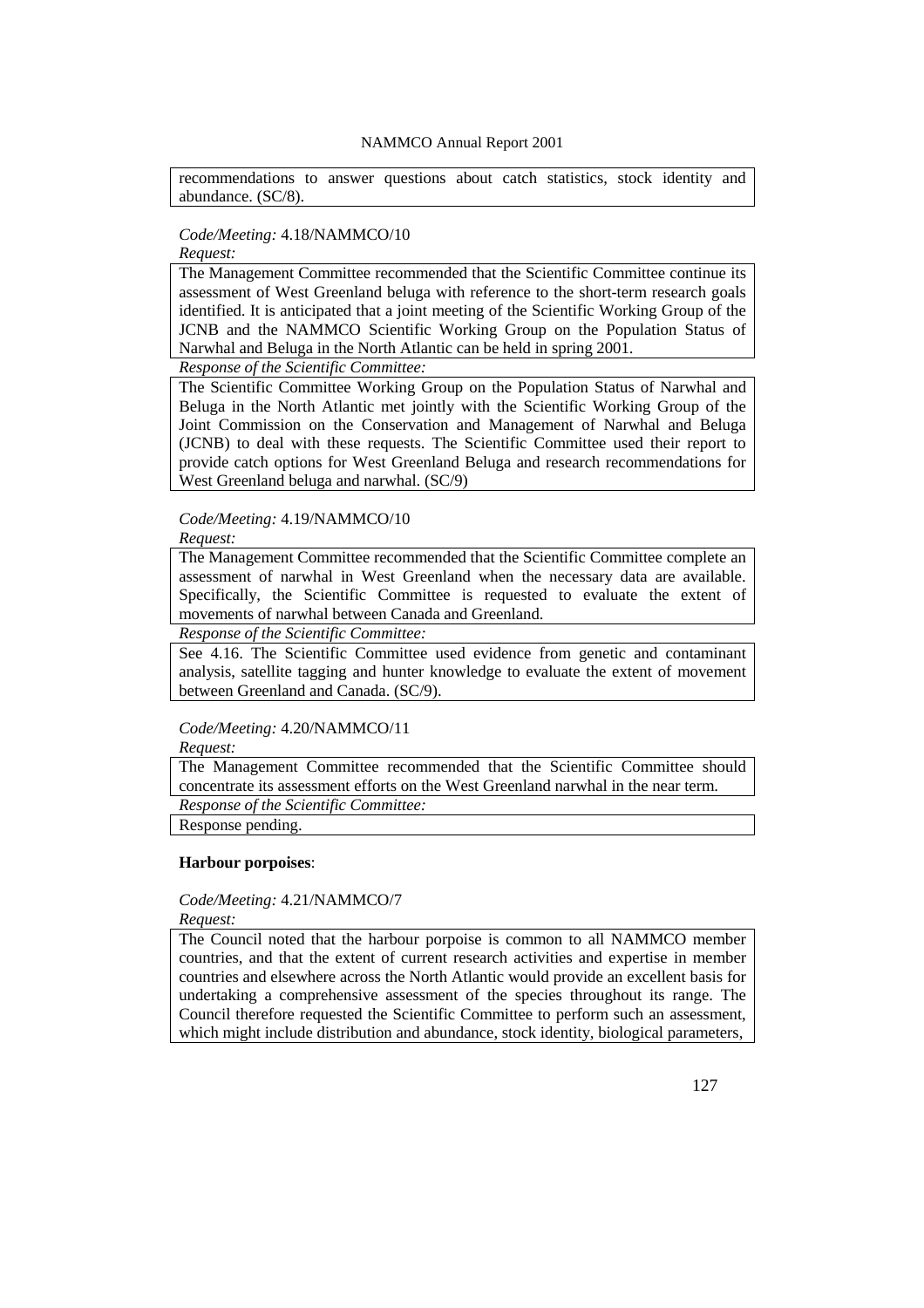ecological interaction, pollutants, removals and sustainability of removals.

*Response of the Scientific Committee:* The Scientific Committee decided that the matter could best be dealt with by convening an international workshop/symposium on harbour porpoises, which would

involve experts working on this species throughout its North Atlantic range. The agenda would include the following themes: distribution, abundance and stock identity; biological parameters; ecological interactions; pollutants; removals and sustainability of removals. (SC/6)

The Scientific Committee utilised the report of the Symposium to develop its own assessment advice to the Council. Recent abundance estimates are available for only a few places in the North Atlantic. Directed harvesting occurs in some areas, but most removals are through by-catch. In some areas, present removals are not sustainable. The Scientific Committee developed research recommendations to address some of the information needs for management of this species. (SC/8)

#### **Atlantic walrus**:

#### *Code/Meeting:* 4.22/NAMMCO/2 *Request:*

To advise on stock identity for management purposes; to assess abundance in each stock area; to assess long-term effects on stocks by present removals in each stock area; to assess effects of recent environmental changes (i.e. disturbance, pollution) and changes in the food supply.

*Response of the Scientific Committee:*

The assessment was postponed pending report of Walrus International Technical and Scientific Committee (WITS). (SC/2) It was decided in late 1994 to request Erik Born of the Greenland Fisheries Research Institute in Copenhagen to co-ordinate the compilation of a status report on the Atlantic walrus in time for the present Scientific Committee meeting. The result of this collaboration was the report, E.W. Born, I. Gjertz and R.R. Reeves, "Population assessment of Atlantic walrus (*Odobenus rosmarus rosmarus*)" This report was used by the Scientific Committee as the basis of its management and research recommendations to Council. (SC/3)

## **Harp and hooded seals**:

*Code/Meeting:* 4.23/NAMMCO/2

*Request:*

- to assess the stock size, distribution and pup production of harp seals in the Barents Sea and White Sea, and of harp and hooded seals in the Greenland Sea and the Northwest Atlantic;
- to assess sustainable yields at present stock sizes and in the long term under varying options of age composition in the catch;
- to provide advice on catch options in the White Sea/Barents Sea/Greenland Sea and NAFO areas;
- to assess effects of recent environmental changes or changes in the food supply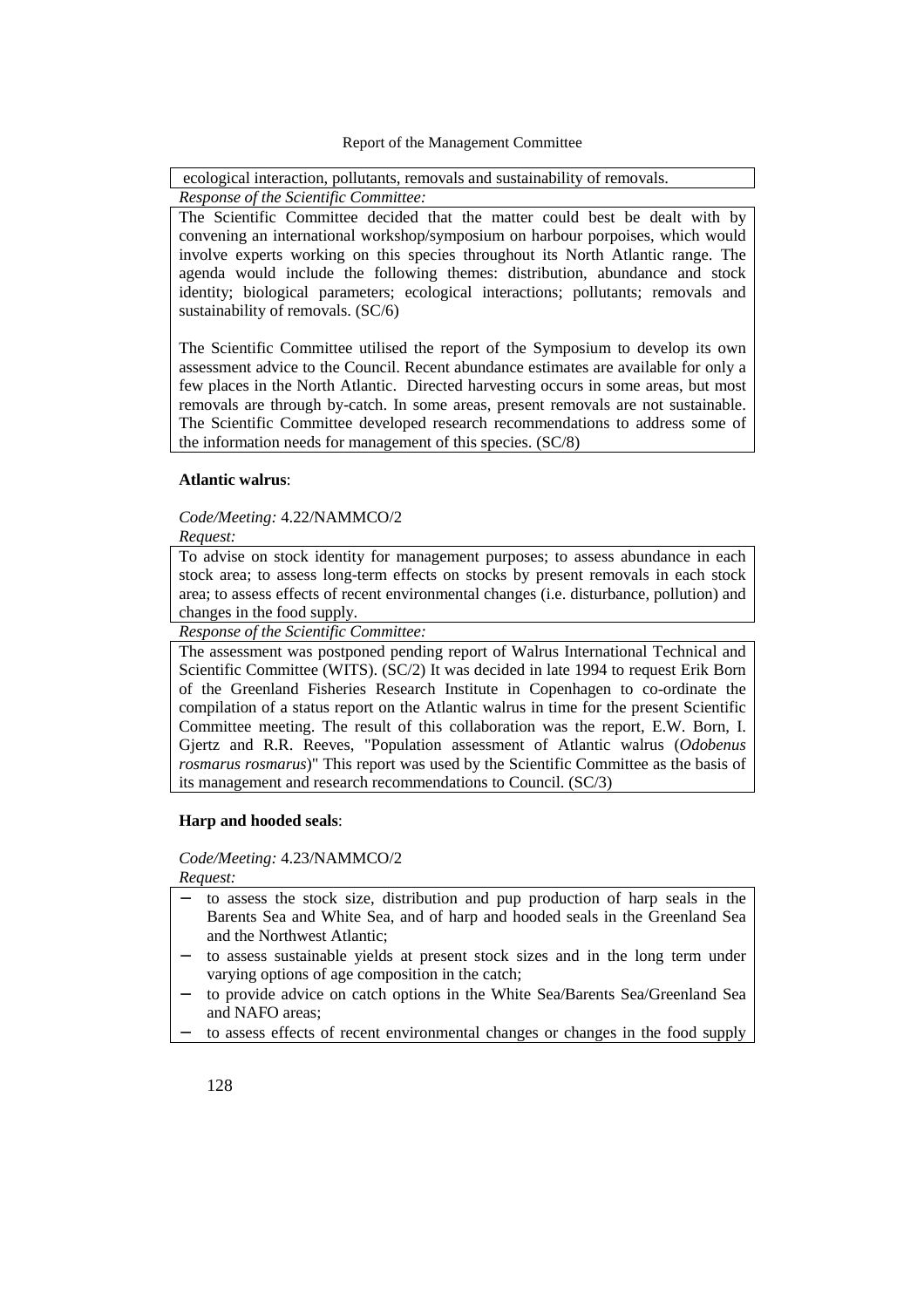| and possible interaction with other living marine resources in the areas. |  |
|---------------------------------------------------------------------------|--|
| Response of the Scientific Committee:                                     |  |

- These requests forwarded to Joint ICES/NAFO Working Group on Harp and Hooded Seals. A partial assessment was completed, but more work was required. (SC/2)

- The Scientific Committee considered the report of the Joint ICES/NAFO Working Group on Harp and Hooded Seals which had met in Dartmouth, Canada, 5-9 June 1995. The Scientific Committee endorsed the recommendations in the report and identified further research needs. However the required assessments had not yet been completed. (SC/4).

- The Scientific Committee considered the report of the Joint ICES/NAFO Working Group on Harp and Hooded Seals which had met in Copenhagen in 1997. The Scientific Committee used this report as the basis for its advice to Council, while noting that catch options had not been completed for Greenland Sea harp and hooded seals, and White Sea and Barents Sea harp seals. (SC/6)

- The Joint ICES/NAFO Working Group on Harp and Hooded Seals met in 1998 to complete the assessments for Greenland Sea harp and hooded seals, and White Sea and Barents Sea harp seals. The Scientific Committee used their report as the basis of its advice to Council, and noted that the required assessments had now been completed. Assessment of the effects of recent environmental changes or changes in the food supply and possible interaction with other living marine resources in the areas is ongoing. (SC/7)

*Code/Meeting:* 4.24/NAMMCO/8

*Request:*

The Scientific Committee is requested to co-ordinate joint feeding studies of harp and hooded seals in the Nordic Seas (Iceland, Greenland and Norwegian Seas) and off West Greenland.

*Response of the Scientific Committee:*

The Scientific Committee noted that preparations to co-ordinate such studies between member countries were already under way, outside of the NAMMCO Scientific Committee. The Scientific Committee therefore emphasised its support for such joint studies and urged member countries to participate. (SC/7)

*Code/Meeting:* 4.25/NAMMCO/11

*Request:*

The Management Committee recommended that the Scientific Committee regularly update the stock status of North Atlantic harp and hooded seal stock as new information becomes available.

*Response of the Scientific Committee:*

Ongoing as new information becomes available.

## **Ringed seals**:

*Code/Meeting:* 4.26/NAMMCO/5

*Request:*

To advise on stock identity of ringed seals (*Phoca hispida*) for management purposes and to assess abundance in each stock area, long-term effects on stocks by present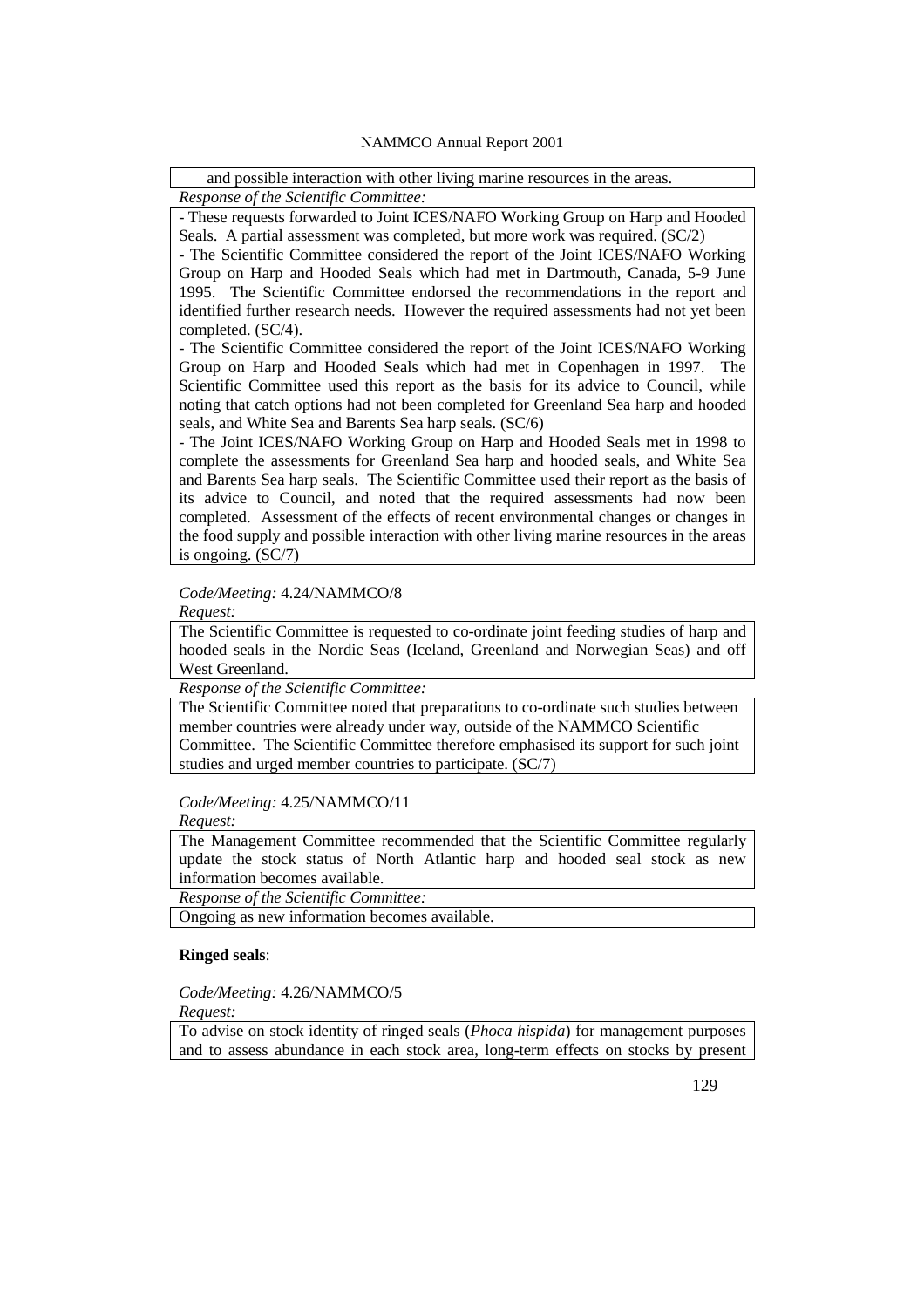removals in each stock area, effects of recent environmental changes (i.e. disturbance, pollution) and changes in the food supply, and interactions with other marine living resources.

# *Response of the Scientific Committee:*

The Scientific Committee established a Working Group on Ringed Seals. The Scientific Committee considered the report of the Working Group and provided advice to Council. They also provided recommendations for future research. (SC/5) Papers considered by the Working Group as well as other papers were published in the first volume of NAMMCO Scientific Publications, *Ringed Seals in the North Atlantic.*

# *Code/Meeting:* 4.27/NAMMCO/7

*Request:*

The Scientific Committee was requested to advise on what scientific studies need to be completed to evaluate the effects of changed levels of removals of ringed seals in West and East Greenland.

*Response of the Scientific Committee:*

It was noted that the exploitation level of ringed seals in Greenland has shown considerable variability over decades in this century. The Scientific Committee chose to focus on scenarios where exploitation is raised by more than twice the level reported in recent years. The Scientific Committee then identified the main gaps in knowledge, and recommended research required to address them. (SC/6)

## **Grey seals**:

### *Code/Meeting:* 4.28/NAMMCO/5

*Request:*

To review and assess abundance and stock levels of grey seals (*Halichoerus grypus*) in the North Atlantic, with an emphasis on their role in the marine ecosystem in general, and their significance as a source of nematodal infestations in fish in particular.

*Response of the Scientific Committee:*

The Scientific Committee established a Working Group on Grey Seals. The Scientific Committee considered the report of the Working Group and provided advice to Council, including recommendations for further research. (SC/4)

# *Code/Meeting:* 4.29/NAMMCO/11

*Request:*

The Management Committee noted that there has been a decline in the numbers of grey seals around Iceland, possibly due to harvesting at rates that are not sustainable. The Scientific Committee had previously provided advice in response to a request to review and assess abundance and stock levels of grey seals in the North Atlantic, with an emphasis on their role in the marine ecosystem in general, and their significance as a source of nematodal infestations in fish in particular (NAMMCO 1995). Given the apparent stock decline in Iceland, an apparent increase in Southwest Norway and in the United Kingdom, and the fact that this species interact with fisheries in three NAMMCO member countries, the Management Committee recommended that the Scientific Committee provide a new assessment of grey seal stocks throughout the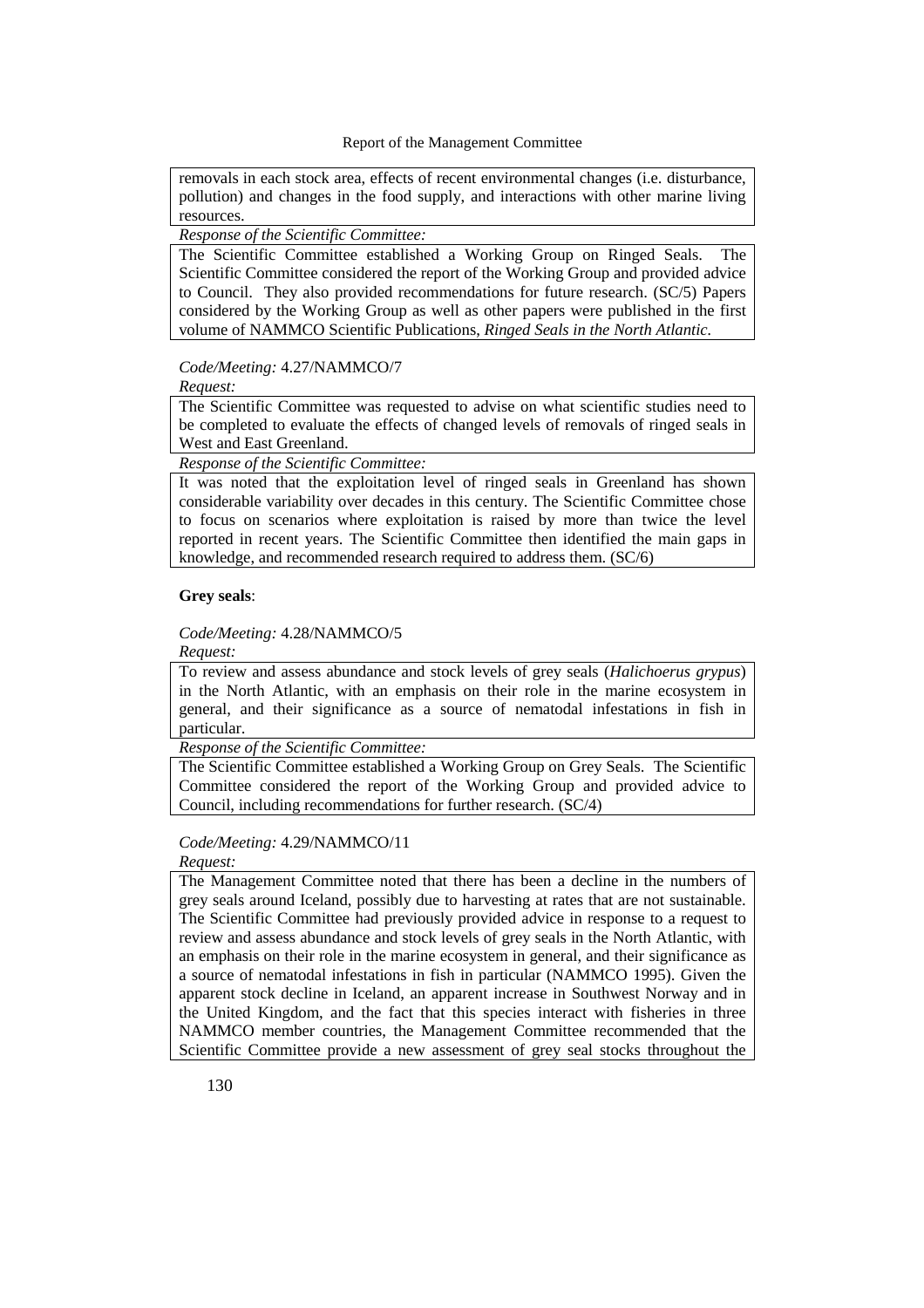North Atlantic.

*Response of the Scientific Committee:*

Response pending.

#### **Dolphin species** *(Tursiops* and *Lagenoryhncus spp.):*

*Code/Meeting:* 4.30/NAMMCO/7

*Request:*

The Council recommended that NAMMCO member countries study the ecological interaction between dolphin species (e.g., *Lagenorhynchus spp.*) and fisheries, with the view to future assessments of such interactions.

*Response of the Scientific Committee:*

Not addressed.

*Code/Meeting:* 4.31/NAMMCO/8

*Request:*

Noting that ecological interactions between dolphin species of the *Lagenorhynchus* genus and fisheries have caused concern in NAMMCO countries, the Scientific Committee is requested to perform an assessment of distribution, stock identity, abundance and ecological interactions of white-beaked and white-sided dolphins in the North Atlantic area.

*Response of the Scientific Committee:*

The Scientific Committee noted that the IWC Scientific Committee had dealt with these species in 1996. Generally, it was considered that there is insufficient information on stock structure, abundance and feeding ecology to carry out a meaningful assessment of these species at this time. Some new information on abundance may become available from the NASS-95 survey, but these data have not yet been analysed. The Scientific Committee agreed to begin compiling available information on these species in member countries, with the objective of identifying knowledge gaps and creating a basis for assessment in the longer term. (SC/7)

*Code/Meeting:* 4.32/NAMMCO/9 *Request:*

At its Eighth Meeting in 1998, the Council agreed to the recommendation of the Management Committee to request the Scientific Committee to perform an assessment of distribution, stock identity, abundance and ecological interactions of white-beaked and white-sided dolphins in the North Atlantic area. The Management Committee noted the conclusion of the Scientific Committee that there is insufficient information on stock structure, abundance and feeding ecology to carry out a meaningful assessment of these species at this time. The Management Committee further noted that, in addition to the focus of the Management Committee's former request for advice on these species in relation to their ecological interactions with fisheries, these dolphin species are harvested in significant numbers in the Faroe Islands. The Management Committee therefore agreed to recommend that the Scientific Committee be requested to facilitate the requested assessment of these species, with an emphasis on the following: to analyse results from NASS 95 and other sightings surveys as a basis for establishing abundance estimates for the stocks; to co-ordinate the efforts of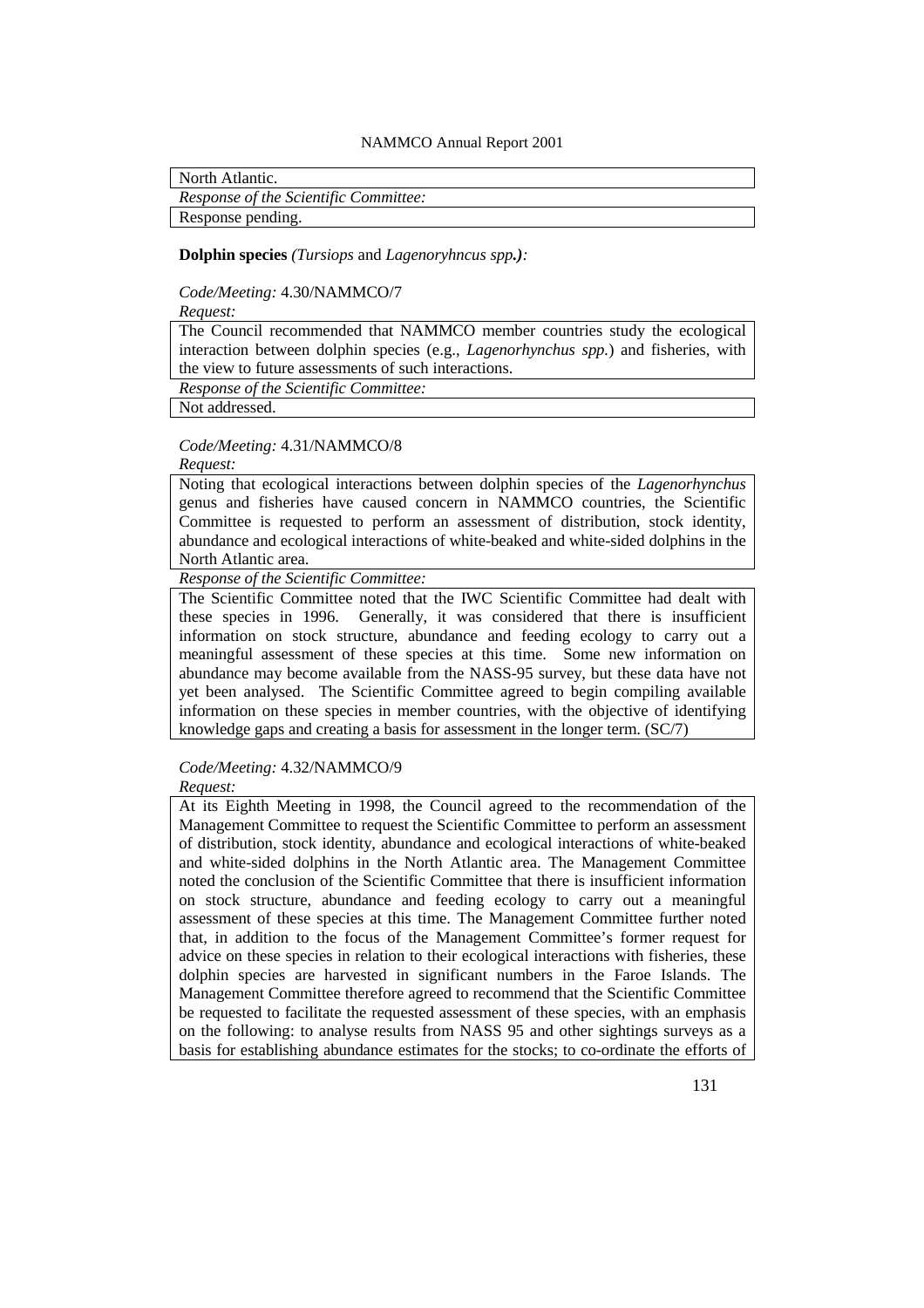member countries to conduct research to fill the noted information gaps, taking advantage in particular of the sampling opportunities provided by the Faroese catch, as well as dedicated samples in other areas.

# *Response of the Scientific Committee:*

The Scientific Committee noted that the NASS surveys were optimised for species other than dolphins, and that in some cases, it was not possible to identify dolphins to species. In these cases, mapping of sightings may be the only analysis warranted. Further analyses may be feasible from the Faroese and Icelandic survey areas, and the Scientific Committee made preparations to begin these analyses.

These species are harvested sporadically in drive hunts in the Faroe Islands, and there is some by-catch in Iceland. They are rarely taken in Norway or Greenland. Scientific papers on feeding ecology and life history in Icelandic waters are expected to be published soon. The Scientific Committee recommended that a sampling program be initiated in the Faroe Islands for white-sided, white-beaked and bottlenose dolphins, primarily to collect information on feeding ecology, life history and stock delineation. They also recommended that sampling should continue in Iceland and Norway on an opportunistic basis.

#### *Code/Meeting:* 4.33/NAMMCO/9

*Request:*

The Management Committee noted that bottlenosed dolphins, like white-sided and white-beaked dolphins, are also harvested in the coastal drive fishery in the Faroe Islands. The Management Committee agreed to recommend that, in connection with the updated request for advice from the Scientific Committee on white-sided and white-beaked dolphins, that bottlenosed dolphins also be included in this assessment *Response of the Scientific Committee:*

See 4.25.

## *Code/Meeting:* 4.34/NAMMCO/10

#### *Request:*

The Management Committee noted that the requested assessments for these species could not at present be completed because of a lack of information on stock identity, distribution, abundance and biology. The Management Committee therefore recommended that the Scientific Committee monitors developments in this area and continues its assessments, as new data become available.

*Response of the Scientific Committee:*

To be completed as new information becomes available.

#### **Fin whale:**

#### *Code/Meeting:* 4.35/NAMMCO/8 *Request:*

The Scientific Committee is requested to undertake an assessment of the status of fin whales in the North Atlantic based on all available data. (This request was later elaborated as follows: "Acknowledging the large amount of work involved in such a comprehensive assessment of all possible fin whale stocks in the North Atlantic, the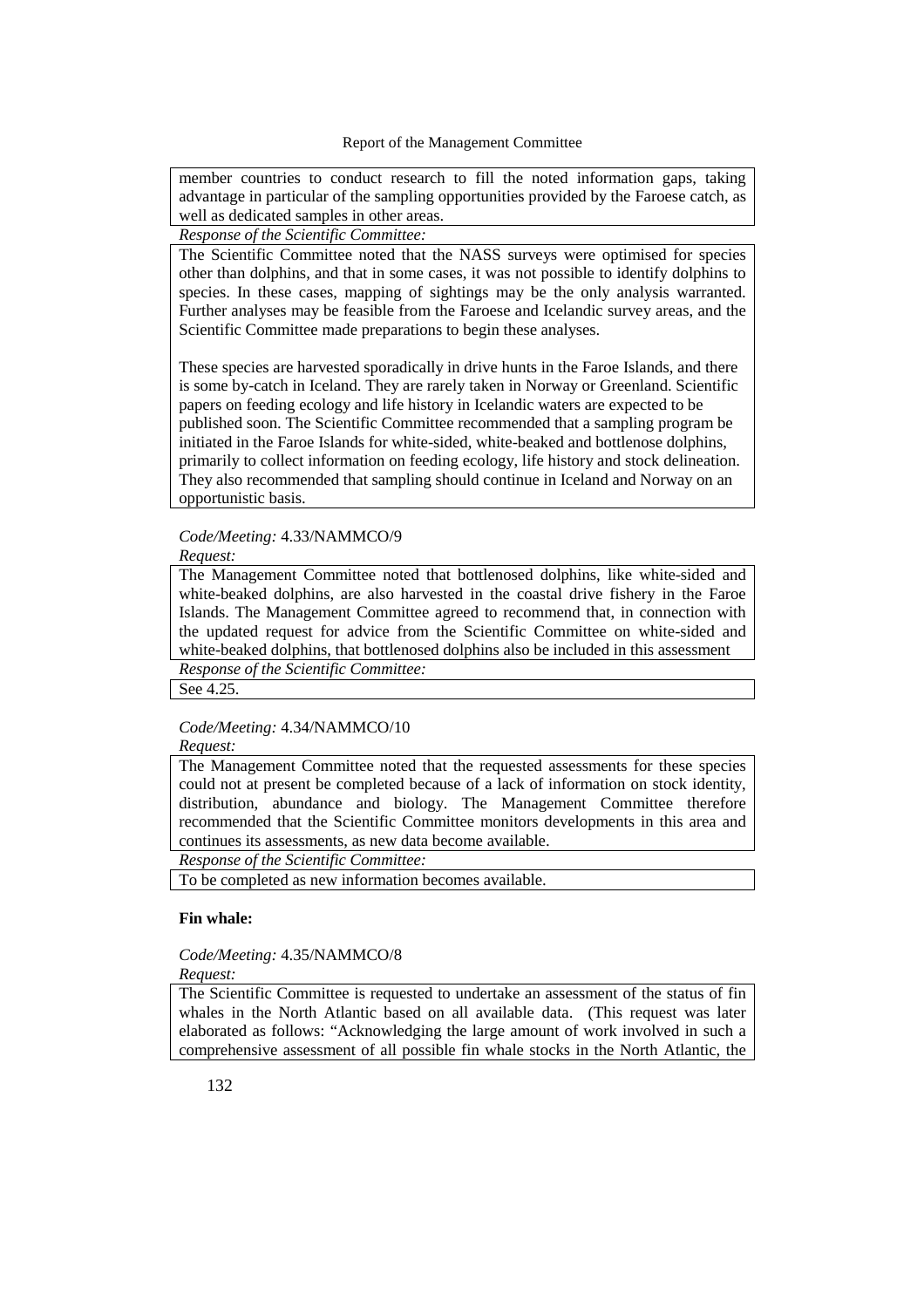Council requests the Scientific Committee, when conducting such comprehensive assessment, particularly to:

- assess the stock structure of fin whales in the whole North Atlantic.

- assess the long-term effects of annual removal of 50, 100 and 200 fin whales in the stock area traditionally assumed to have a main concentration off East Greenland and Iceland (EGI stock area),

- identify MSY exploitation levels for that stock area.")

*Response of the Scientific Committee:*

The Scientific Committee established a Working Group on Fin Whales to deal with this request. The Working Group met in April 1999. Their report dealt with the stock structure of fin whales throughout the North Atlantic, and with assessment of the EGI stock. The Scientific Committee used the report of the Working Group to formulate advice and research recommendations to NAMMCO Council. Detailed assessment of other fin whale stocks was not carried out, but will be if further requests from Council are forthcoming.

## *Code/Meeting:* 4.36/NAMMCO/9

# *Request:*

The Management Committee noted that the Scientific Committee has completed its assessment of the stock structure of fin whales in North Atlantic, and that more research on stock structure is required before firm conclusions can be drawn. The Management Committee therefore recommended that member countries initiate the research required to elucidate the stock structure of fin whales.

The Management Committee recommended that the Scientific Committee continue its assessment of fin whale stocks in the North Atlantic, focussing in the near term on the status of fin whales in Faroese territorial waters. The Scientific Committee should focus particularly on the following issues:

- Assess the long-term effects of annual removals of 5, 10 and 20 fin whales in Faroese waters;

- Information gaps that may need to be filled in order to complete a full assessment in this area.

*Response of the Scientific Committee:*

The Scientific Committee reactivated the Working Group on North Atlantic Fin Whales and used their report as the basis for their advice to the Council. The results of the assessments indicated that fin whales in the area have likely been substantially depleted by past harvests, but there was great uncertainty in the results. The Scientific Committee noted that in attempting to respond to the Council's request for advice on the long-term effect of various catch levels in the Faroese area, it had immediately become apparent that there is insufficient information on stock identity to carry out a reliable assessment of the status of fin whales in Faroese waters, and thus provide reliable advice on the effects of various catches. The Scientific Committee therefore recommended a research program primarily geared to understanding the stock relationships of fin whales around the Faroes.

*Code/Meeting:* 4.37/NAMMCO/10

*Request:*

The Management Committee noted that the requested assessment (4.2X) had not been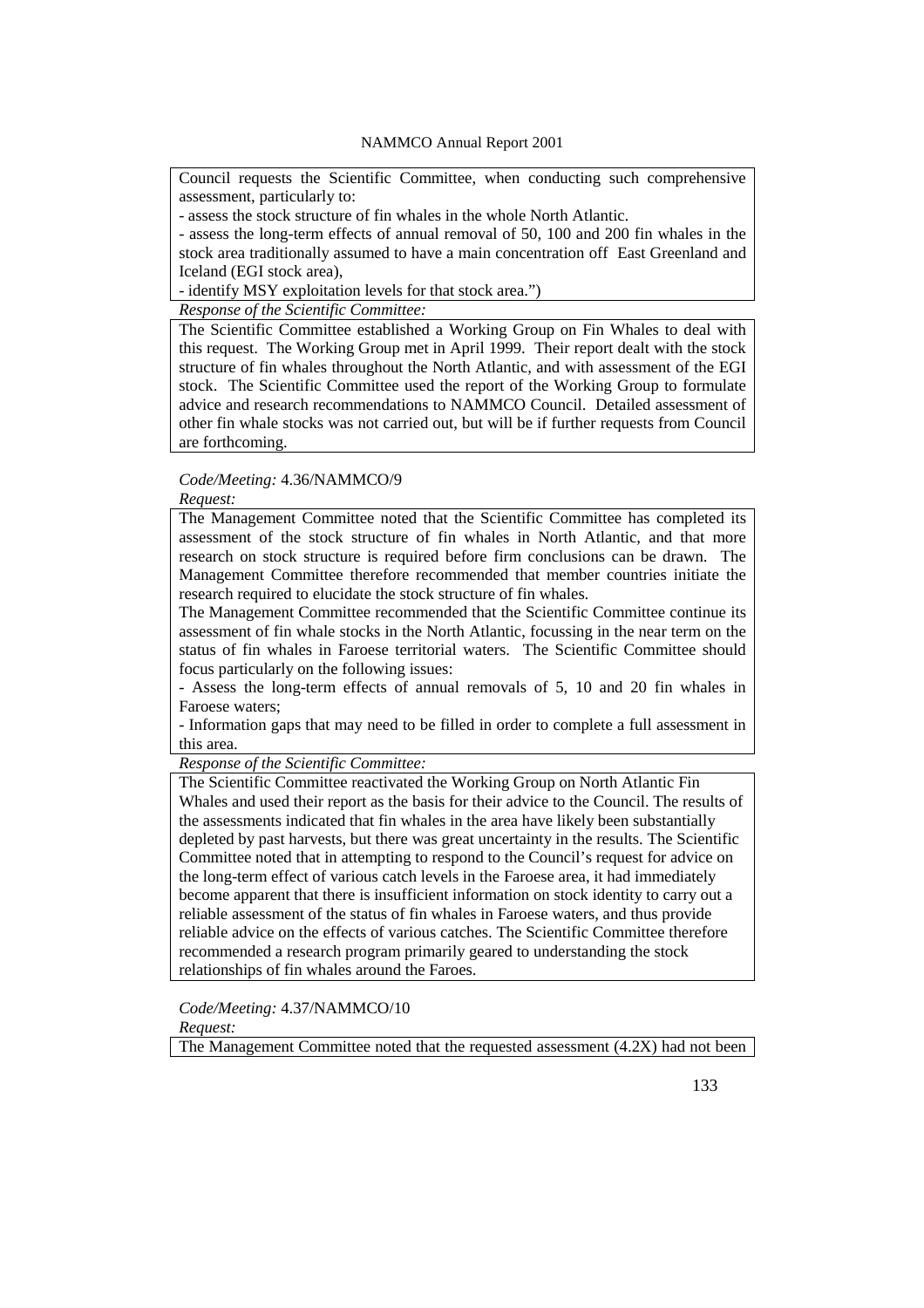fully completed and awaited in particular the provision of more information on stock delineation. The Management Committee therefore recommended that the Scientific Committee continue its assessment, as new data become available. *Response of the Scientific Committee:*

To be addressed as new information becomes available.

# *Code/Meeting:* 4.38/NAMMCO/11

## *Request:*

The Management Committee clarified its previous request for advice on fin whales, asking that the Scientific Committee continue with its assessments of fin whale stocks in the areas of interest to NAMMCO countries with existing and new information on abundance and stock delineation as it becomes available.

*Response of the Scientific Committee:*

Response ongoing as information becomes available.

### **Humpback whale:**

## *Code/Meeting:* 4.39/NAMMCO/11

*Request:*

The Management Committee noted the conclusions of the Scientific Committee that there was evidence of a rapidly increasing abundance of humpback whales around Iceland, and recommended that the Scientific Committee complete abundance estimates for this species as a high priority. The Scientific Committee should also consider the results of the "Years of the North Atlantic Humpback" (YoNAH) project as it pertains to member countries in providing advice for this species.

*Response of the Scientific Committee:*

Response pending.

# **5. OTHER**

#### *Code/Meeting:* 5.1/NAMMCO/8

#### *Request:*

Greenland noted the need for greater input from hunters and users in the work of the Scientific Committee. While noting the need for scientists to be able to conduct their work on their own scientific terms in the context of their Committee meetings, it was suggested that scientists and users of marine mammal resources which are the subject of examination by the Scientific Committee could, for example, meet prior to meetings of the Scientific Committee in order to exchange information relevant to the work planned by the Scientific Committee. With these ideas in mind, Greenland recommended that concrete steps should be taken to provide for a more active dialogue between scientists and resource users. This recommendation was endorsed by Council.

*Response of the Scientific Committee:*

The Scientific Committee agreed to consider a proposal put forward by the Secretariat, to use the "Status of Marine Mammals in the North Atlantic" stock status reports as a means of incorporating the knowledge of marine mammal users. This proposal will be